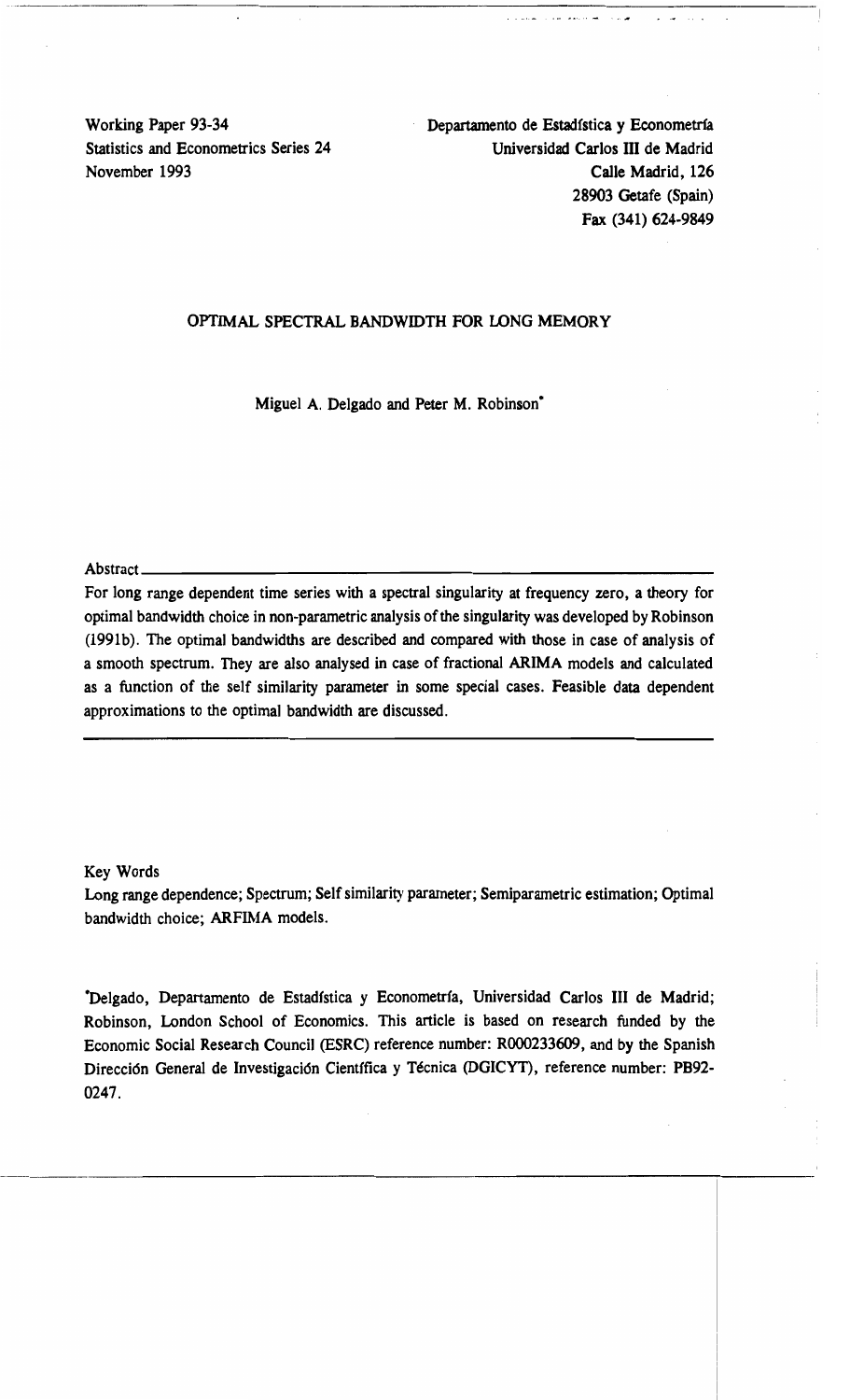### 1. INTRODUCTION

A theory of optimal bandwidth choice in nonparametric spectral estimation was developed many years ago (see eg. Parzen 1957). This theory in large part precedes the corresponding optimal bandwidth literature for nonparametric probability density and regression estimation, though it has not been developed to the same extent. There are considerable similarities between the two types of theory. In both cases, a nonparametric estimate of an unknown function at a given point of the domain borrows information from neighbouring points. The extent of such information is largely determined by a "bandwidth" number, and the choice of this considerably affects the estimate. Too large a bandwidth tends to be associated with a large bias, too small a bandwidth with a large variance. One usually seeks a bandwidth which balances bias and imprecision. A mathematically simple way of doing this consists of minimizing a form of mean squared error of the nonparametric estimate, either at a particular point of interest, or else averaged across an interval or possibly the whole domain. Typically, a closed form formula for an 'optimal' bandwidth results, depending on the precise way the nonparametric estimate has been implemented and on features of the nonparametric function, in particular, smoothness properties.

In the spectral estimation situation, and the probability density and regression situations, it is typically assumed that the unknown function is at least finite at all points at which it is estimated. This assumption may be controversial in case of spectral estimation. Some plots of spectral estimates exhibit sharp peaks (so that it has long been common practice to use a logarithmic scale), and this could be consistent with a singularity in the spectral density. Likewise, plots of sample autocorrelations are sometimes indicative of a slow rate of decay. Consequently, there has been considerable study of 'long range dependent' parametric and nonparametric models which imply a singularity in the spectral density, typically at zero frequency.

Recently, Robinson (1991 b) has developed some optimality theory for nonparametric frequency domain estimation in case of long range dependence.

1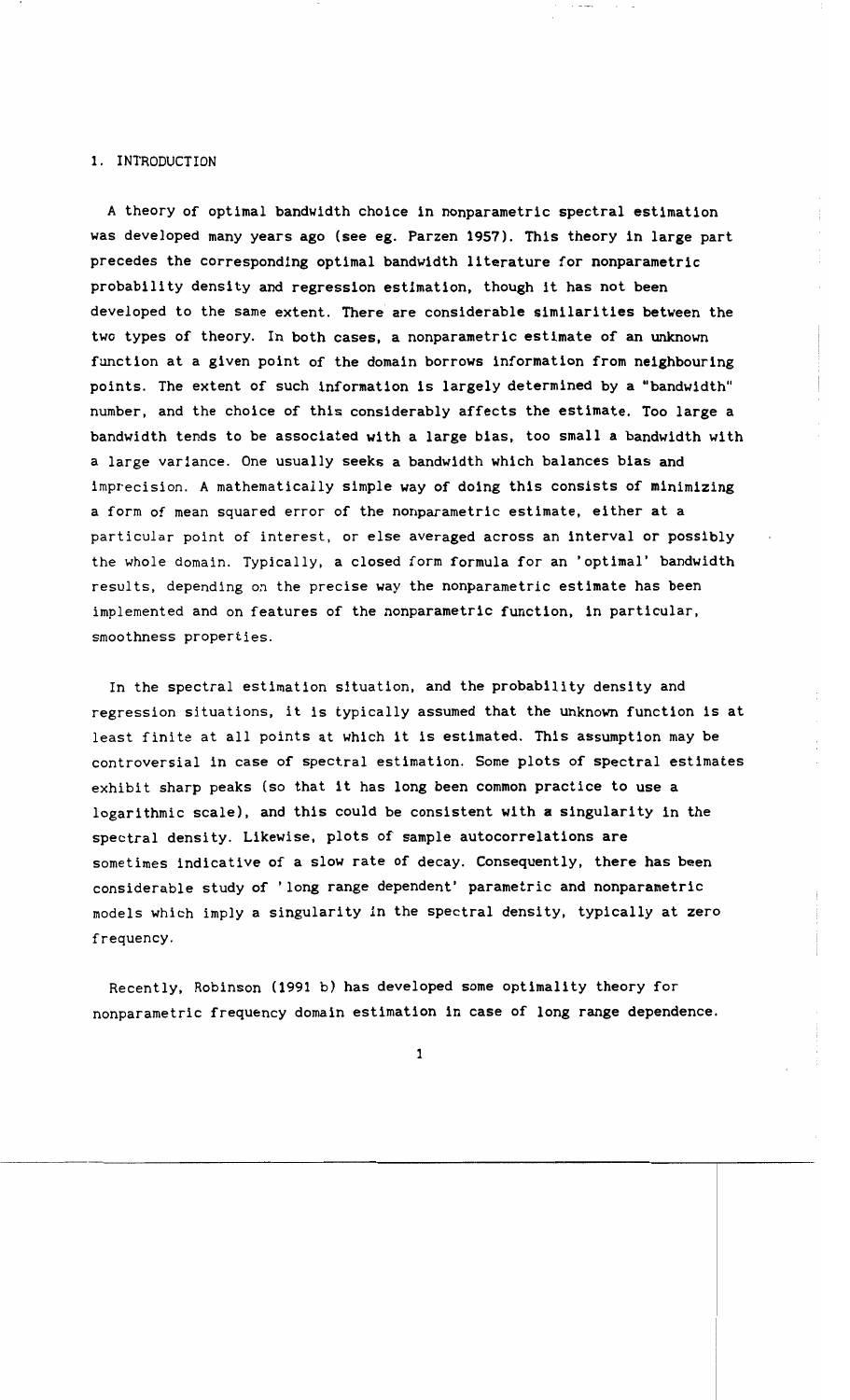The present paper elaborates on and extends his work. The following section briefly reviews related results for "short memory" time series. by which we mean here ones with finite spectral density. Section 3 discusses Robinson's (1991a) optimal bandwidth results for long range dependence. In Section 4 these formulae are further analyzed and numerically illustrated in case of fractional ARIMA (ARFIMA) models. Feasible approximations of the optimal bandwidth are derived in Section 5.

### 2. OPTIMAL BANDWIDTH FOR THE SMOOTH SPECTRUM ESTIMATE

First we introduce some notation. Denote by  $X_+$ , t= 0, ± 1, ±2, ... a discrete parameter covariance stationary time series; for the sake of simplicity we suppose  $X_+$  is also Gaussian, though our conclusions have more general relevance. Denote the lag-j autocovariance of  $X_t$  by

$$
\gamma_j = E[(X_j - E(X_0))(X_0 - E(X_0))], j = 0, \pm 1, \pm 2, ...,
$$

and the spectral density of  $X_+$  by

$$
f(\lambda) = (2 \pi)^{-1} \sum_{j=-\infty}^{\infty} \gamma_j \cos j\lambda, -\pi \le \lambda \le \pi.
$$

For a realization of size n, introduce the periodogram

$$
I(\lambda) = (2\pi n)^{-1} \mid \sum_{t=1}^{n} X_t e^{it\lambda} \mid^{2}.
$$
 (2.1)

All estimates in the paper will depend on  $I(\lambda)$  computed at frequencies  $\lambda_i = 2\pi j/n$  for integer j. Notice that,  $E(X_0)$  is not assumed to be zero (or known) and for  $j\neq 0 \pmod{n}$ ,  $I(\lambda_j)$  is invariant to any location change in the  $X_{+}$ .

Because we focus on estimation around zero frequency when we deal with long range dependence. we shall consequently give formulae for estimates of a smooth spectral density only at zero frequency; in the long range dependent case, our results go through in case of estimation around another non-zero frequency at which there is known to be a spectral singularity. and of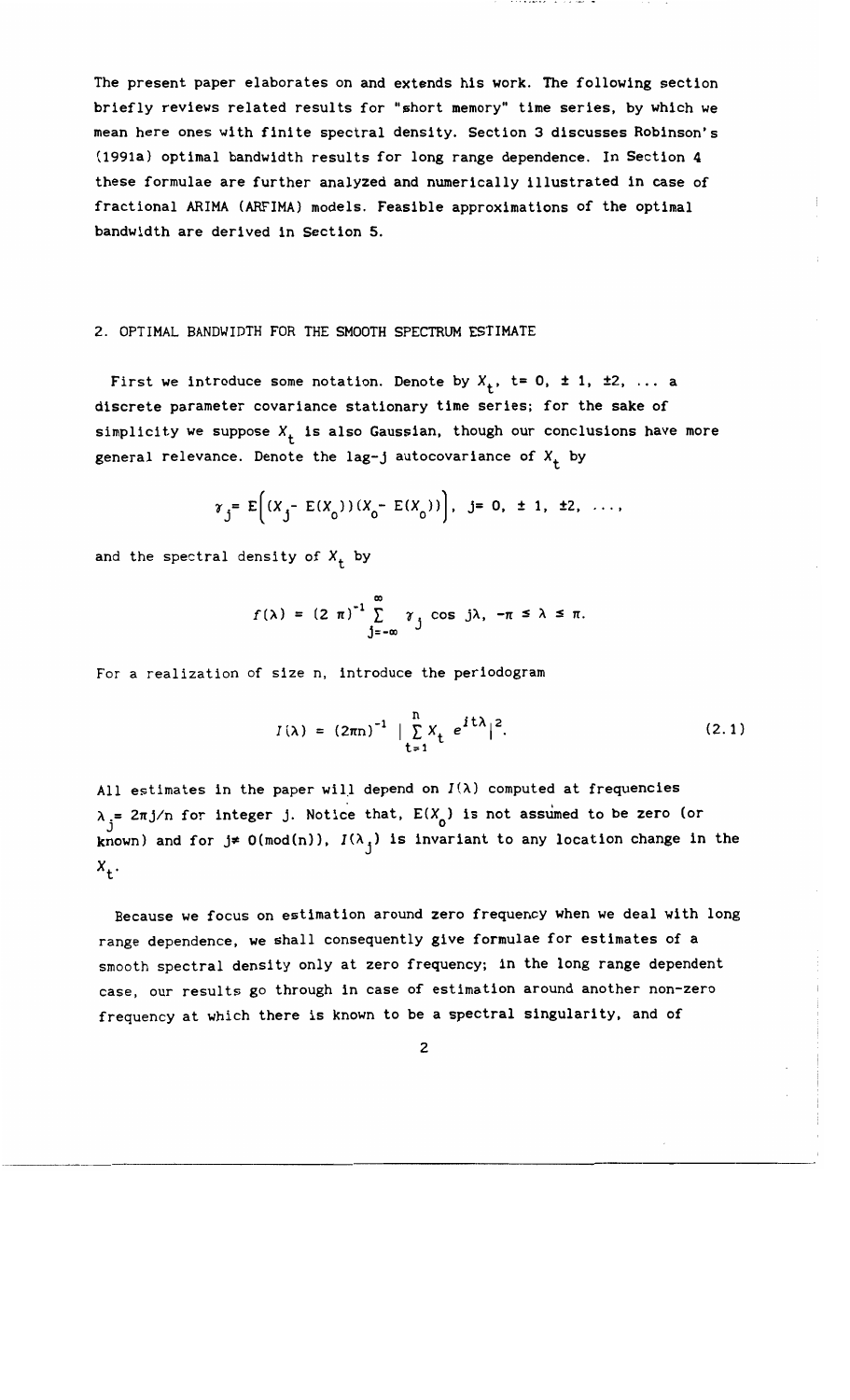course there is no loss of generality in looking at  $\lambda = 0$  in the smooth case.

We suppose now that  $0 < f(0) < \infty$  and

$$
f(\lambda)/f(0) = 1 + E_{\alpha} \lambda^{\alpha} + o(|\lambda|^{\alpha}), \text{ as } \lambda \longrightarrow 0^+.
$$
 (2.2)

for some  $\alpha \in (0, 2)$ , where  $0 < |E_{\alpha}| < \infty$ . This condition essentially says that, in a neighbourhodd of  $\lambda = 0$ ,  $f(\lambda)$  satisfies a Lipschitz condition of degree  $\alpha$ for  $0 < \alpha \leq 1$ , or  $f(\lambda)$  is differentiable and its derivative satisfy a Lipschitz condition of degree  $\alpha$ - 1, and is zero at  $\lambda$ = 0, for 1<  $\alpha$  ≤ 2. In case  $\alpha$  = 1 we have  $E_i = \partial \log f(0)/\partial \lambda$  and in case  $\alpha = 2$  we have  $E_j = (\partial^2 f(0)/\partial \lambda^2)/(2 f(0))$ .

The averaged periodogram form of estimate of  $f(0)$  which we consider (see e.g. Bri11inger 1975, Robinson 1983) is

$$
\hat{f}(0) = 2\pi \, n^{-1} \sum_{j=1}^{n} K_{n}(\lambda_{j}) \, I(\lambda_{j}), \qquad (2.3)
$$

where

$$
K_{n}(\lambda) = \frac{n}{2 m} \sum_{j=-\infty}^{\infty} K\left(\frac{n}{2 m} (\lambda + 2\pi j)\right).
$$
 (2.4)

Here m is an integer between 1 and n, depending on n in asymptotic theory, while  $K(\lambda)$  is a real, even function satisfying

$$
\int_{-\infty}^{\infty} |K(\lambda)| d\lambda < \infty, \qquad \int_{-\infty}^{\infty} K(\lambda) d\lambda = 1.
$$
 (2.5)

m is the bandwidth number, which is regarded as tending to infinity as n does but more slowly, *K(A)* is the spectral window, a simple leading case of which is

$$
K(\lambda) = \begin{cases} (2\pi)^{-1}, & |\lambda| \leq \pi \\ 0, & |\lambda| > \pi. \end{cases}
$$
 (2.6)

For future use, introduce also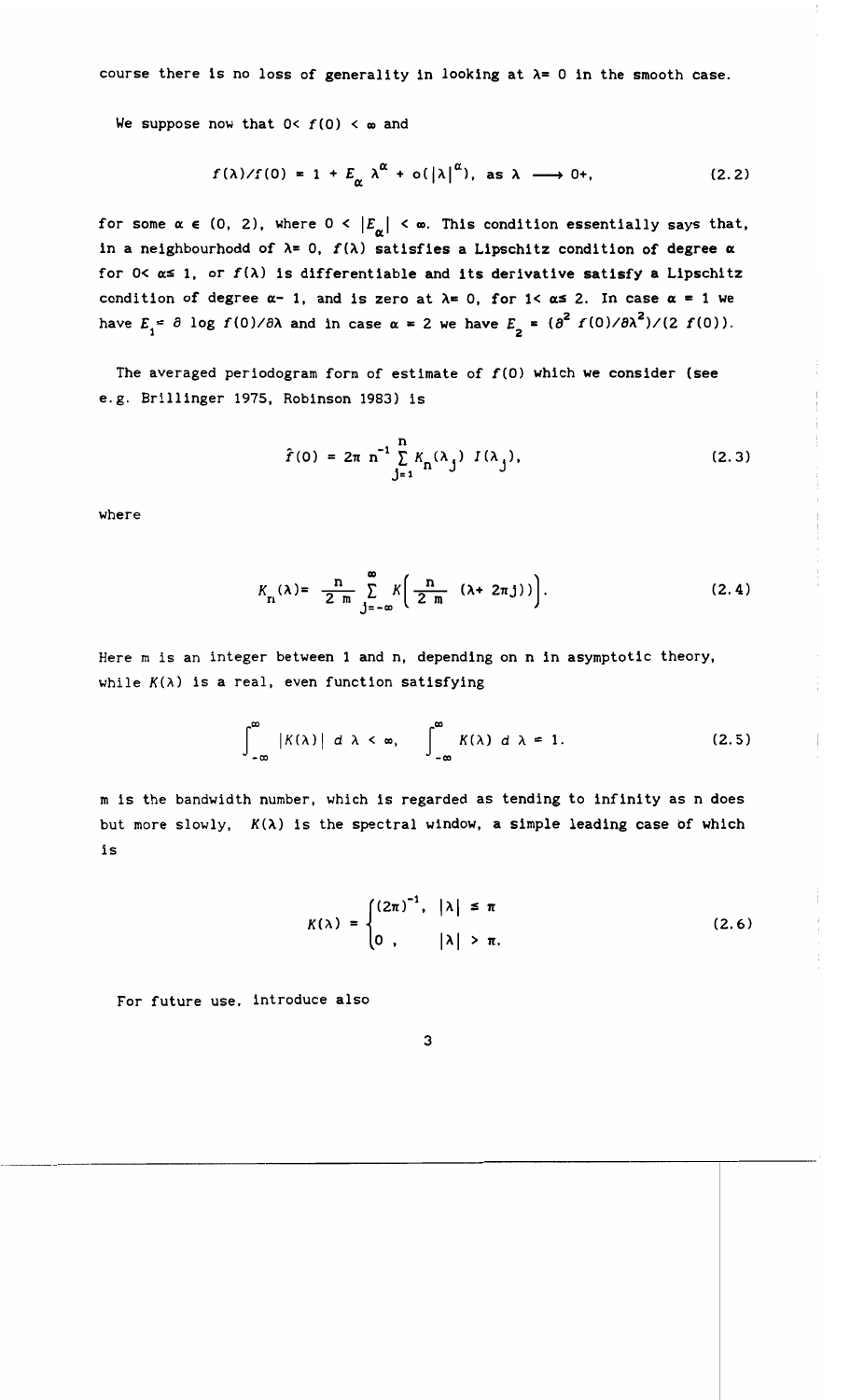$$
c_{\theta} = \int_{-\infty}^{\infty} |\lambda|^{2} K(\lambda) d\lambda, \qquad (2.7)
$$

$$
d_{\phi} = \int_{-\infty}^{\infty} |\lambda|^{ \phi} K(\lambda)^2 d\lambda, \qquad (2.8)
$$

 $\bar{\alpha}$ 

 $\frac{1}{2}$ 

 $\hat{\mathcal{A}}$ 

 $\mathcal{A}$ 

 $\frac{1}{2}$ 

 $\frac{1}{2}$ 

where it will be taken for granted that the integrals exist for the  $\theta$  and  $\phi$ values used.

Under the above conditions and additional regularity conditions one has for the scaled mean squared error of  $\hat{f}(0)$ ,

$$
E\{(\hat{f}(0) - f(0))/f(0)\}^{2} \sim 2\pi d_{0}^{2}^{-1} + E_{\alpha}^{2} c_{\alpha}^{2} (2 m n^{-1})^{2\alpha},
$$
 (2.9)

when

$$
m^{-1} + m n^{-1} \longrightarrow 0 \text{ as } n \longrightarrow \infty. \tag{2.10}
$$

This is minimized with respect to m by

$$
m_{\text{opt}} = \left( \begin{array}{cc} (\pi d_0) / (\alpha 2^{2\alpha} E_\alpha c_\alpha^2) \end{array} \right)^{1/(2\alpha+1)} n^{2\alpha/(2\alpha+1)}.
$$
 (2.11)

In case  $K$  is given by  $(2.6)$ , we have

$$
c_{\alpha} = \pi^{\alpha} / (\alpha + 1), \ d_0 = (2\pi)^{-1}, \qquad (2.12)
$$

and thus,

----~------------

$$
E\left\{[\hat{f}(0) - f(0)]/f(0)\right\}^{2} \sim m^{-1} + E_{\alpha}^{2} \lambda_{m}^{2\alpha}/(\alpha + 1)^{2},
$$
 (2.13)

and the optimal m is

$$
m_{\rm opt} = \left(\frac{(\alpha + 1)^2}{2\alpha (2\pi)^{2\alpha} E_{\alpha}^2}\right)^{\frac{1}{2\alpha + 1}} n^{\frac{2\alpha}{2\alpha + 2}}.
$$
 (2.14)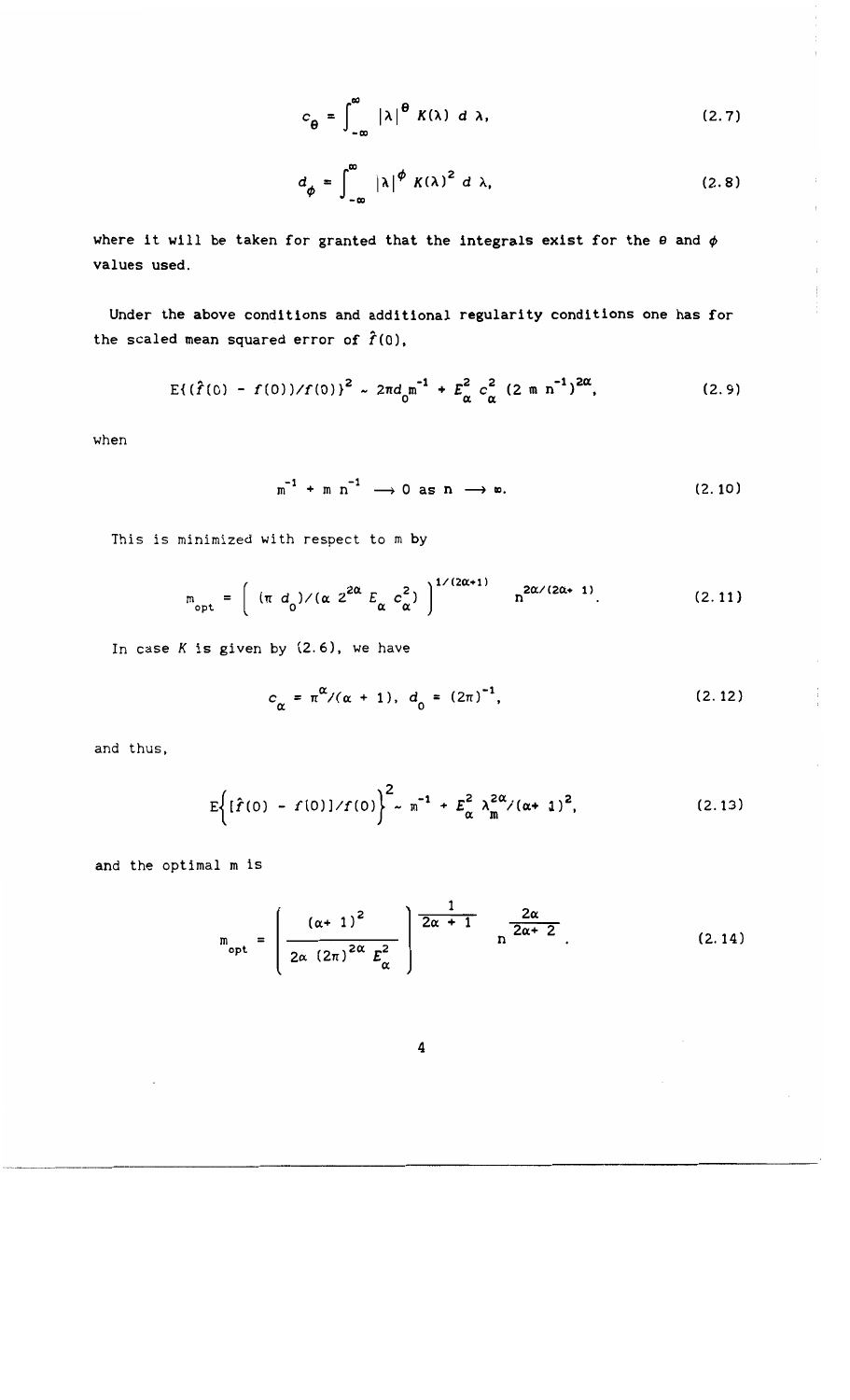#### 3. OPTIMAL BANDWIDTH UNDER LONG RANGE DEPENDENCE

We now consider processes with spectrum satisfying

$$
f(\lambda) \sim g_{\mu}(\lambda) = L(\lambda^{-1}) \lambda^{1-2H}
$$
 as  $\lambda \to 0$  +,

where  $L(\lambda)$  is slowly varying at infinity; that is,

$$
L(t\lambda) \longrightarrow 1 \text{ as } \lambda \longrightarrow \infty, \text{ for all } t > 0,
$$
 (3.1)

and 1/2 < H < 1. *Clearly* f(O) is now infinite and it is no longer meaningful to estimate it. However, it is of some interest to investigate the impact on optimal bandwidth in case one attempts to estimate  $f(0)$  in the incorrect belief that it is finite. In addition Robinson (1991 b) has shown that an optimal type of spectral bandwidth is relevant to the choice of bandwidth in the semiparametric estimate of H proposed by Robinson (1991 a).

The criterion (2.9) is no longer relevant. However, Robinson (1991 b) suggested the extended criterion

$$
E\left\{ (\hat{F}(\lambda_{m}) - G_{H}(\lambda_{m})) / G_{H}(\lambda_{m}) \right\}^{2},
$$
\n(3.2)

where

$$
\hat{F}(\lambda_{\mathbf{m}}) = \frac{2 \pi}{\mathbf{n}} \sum_{\mathbf{j}=1}^{\mathbf{m}} I(\lambda_{\mathbf{j}}),
$$
\n(3.3)

and

$$
G_{\rm H}(\lambda) = L(\lambda^{-1}) \ \lambda^{2(1-H)} / (2(1-H)) \sim \int_0^{\lambda} g_{\rm H}(\lambda) \ d\lambda \sim \int_0^{\lambda} f(\lambda) \ d\lambda, \text{ as } \lambda \to 0+.
$$
 (3.4)

Notice that in case *K* is given by (2.6),  $\hat{f}(0) = \hat{f}(\lambda_m)/\lambda_m$  reduces to the left hand side of  $(2.9)$ . To extend condition  $(2.2)$  it is assumed for  $\alpha \in (0, 2]$ ,

$$
f(\lambda)/g_{\mu}(\lambda) = 1 + E_{\alpha}(H) \lambda^{\alpha} + o(\lambda^{\alpha}) \text{ as } \lambda \longrightarrow 0+, \qquad (3.5)
$$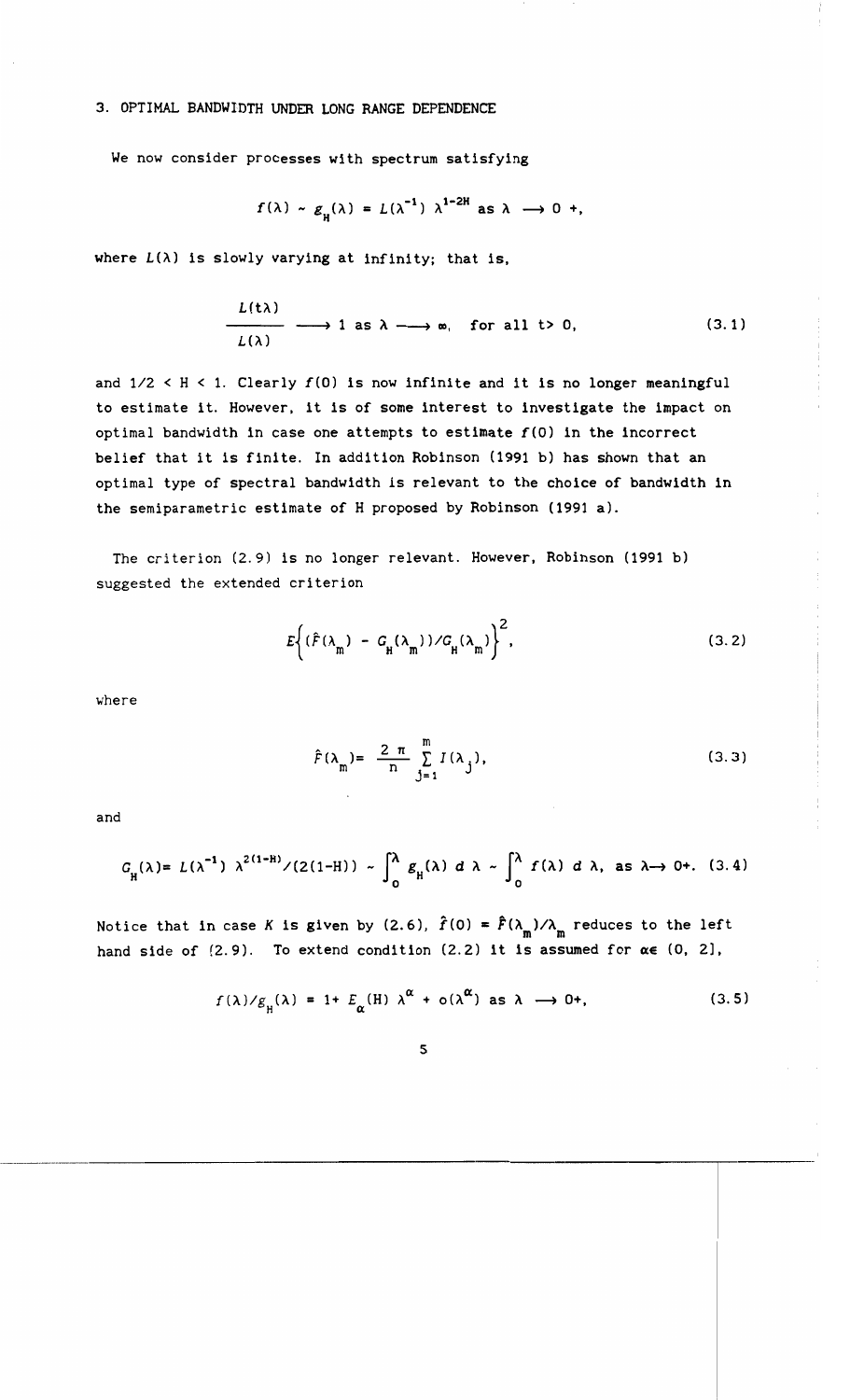where  $0 < |E_\alpha(H)| < \infty$ , 1/2< H< 1. Notice that  $E_\alpha(H)$  in general depends on H as well as  $\alpha$ , as will be illustrated subsequently.

Consider the case  $1/2 < H < 3/4$ . Introduce also the regularity condition

$$
\sup_{-\Delta\lambda \leq \mu \leq \delta\lambda} \frac{|f(\lambda) - f(\lambda - \mu)|}{|\mu| g_{\mu}(|\mu|)} = O(\lambda^{-1}), \text{ as } \lambda \to \infty,
$$
 (3.6)

for any  $\delta \in (0, 1)$  and  $\Delta \in (1, \infty)$ ; the condition is discussed by Robinson (1991 b). Under these conditions and (2.10), Robinson (1991 b) established that

$$
(3.2) \sim 4(1-H)^2 \left[ \frac{1}{(3-4H) m} + \left\{ \frac{E_{\alpha}(H)}{2-2H + \alpha} \right\}^2 \lambda_m^{2\alpha} \right], \text{ as } n \longrightarrow \infty,
$$
 (3.7)

and an optimal m is

$$
m_{\text{opt}}(H) = \left\{ \frac{(2 - 2H + \alpha)^2}{2\alpha (2\pi)^{2\alpha} E_{\alpha}^2(H)(3 - 4H)} \right\}^{1/(2\alpha + 1)} n^{2\alpha/(2\alpha + 1)}.
$$
 (3.8)

Notice that both formulae are independent of the slowing varying function  $L$ , so that the results have the advantage of being valid when the functional form of L is unknown. Note also that the rate of convergence in (3.8) is identical to that in (2.11), so that long range dependence, in the case 1/2 < H < 3/4, affects only the multiplying factor in the optimal m. Notice finally that the formulae (3.7) and (3.8) reduce to (2.9) and (2.11) on taking H=1/2 and  $g_{1/2}^1(0) = f(0)$ .

When  $3/4$  < H< 1,  $f(\lambda)$  is no longer square-integrable on a neighbourhood of the origin. In this case, instead of (3.6), it is assumed that

$$
\gamma_j \sim D_{\rm H} L(j) j^{2(H-1)} \text{ as } j \longrightarrow \infty,
$$
 (3.9)

where  $D_{\rm H} = 2 \Gamma(2(1-H)) \cos((1-H)\pi)$ . Robinson (1991b) showed that (3.1) and (3.9) implies that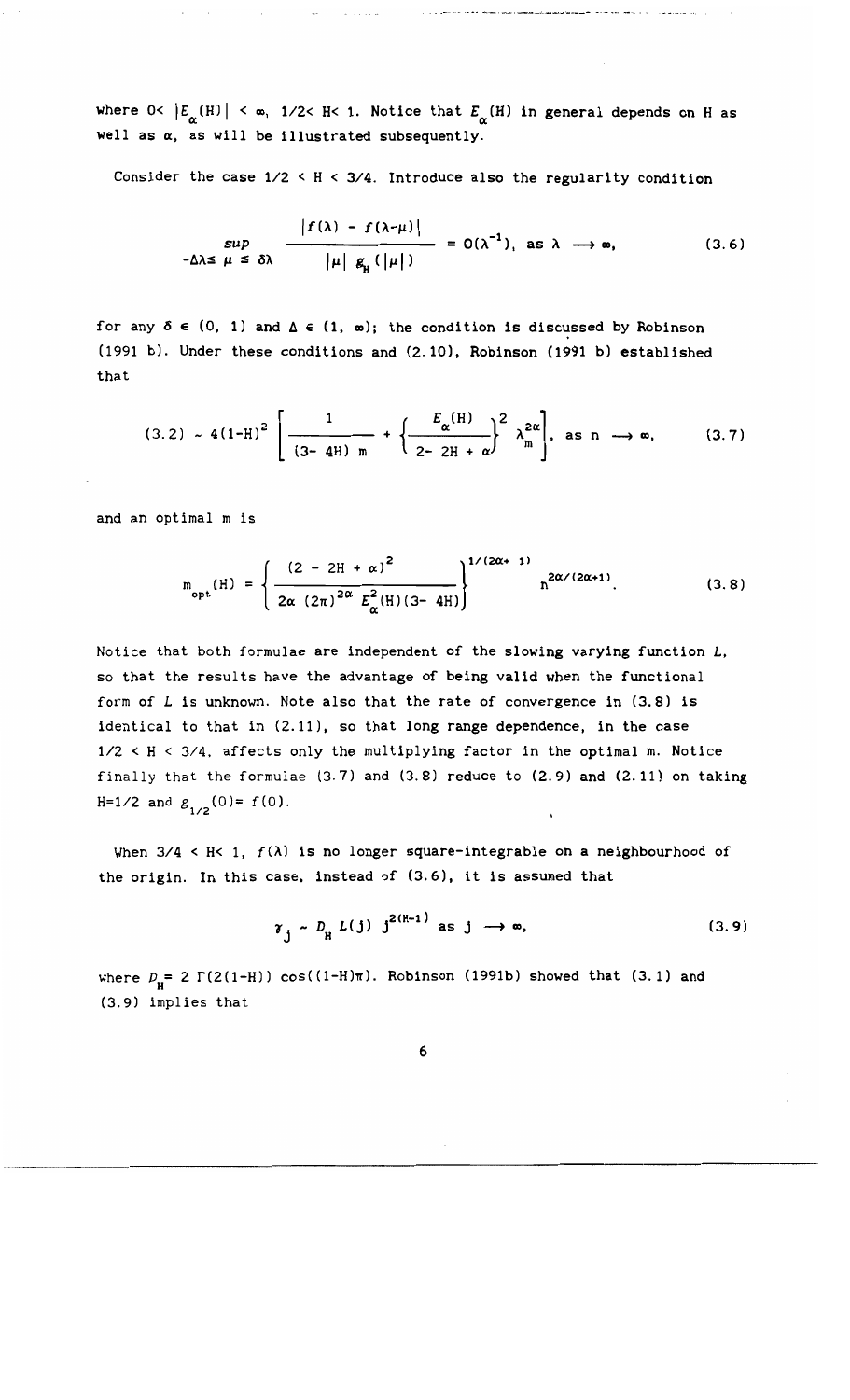$$
\lambda |f(\lambda) - f(\lambda - \mu)| = O\left(|\mu| g_{\mu}(|\mu|)\right) \text{ as } |\mu| \to 0,
$$
 (3.10)

uniformly in  $\lambda \in (0, \pi)$ . Assumption (3.9) is stronger than (3.6). Furthermore, (3.10) implies that  $f(\lambda)$  satisfies an approximate Lip(2-2H) condition outside a neighbourhood of the origin, thereby ruling out long-memory behaviour at nonzero frequencies. Under these assumptions, when 3/4< H< 1, Robinson (1991a) established that

$$
(3.2) \sim A_1 (2\pi m)^{4H-4} + A_2 (2\pi m)^{2H-2+\alpha} n^{-\alpha} + A_3 (2\pi m)^{2\alpha} n^{-2\alpha}, \qquad (3.11)
$$

where

$$
A_{1} = 2D_{H}^{2} (1 - H)^{2} \left\{ \frac{1}{(4H - 3)(2H - 1)} + \frac{1}{2H^{2}(4H - 1)} + \frac{1}{H^{2}(4H - 1)} + \frac{4\Gamma(2H - 1)^{2}}{\Gamma(4H)} \right\},
$$

$$
A_{2} = -\frac{4D_{H} E_{\alpha} (H) (1-H)^{2}}{H (2H - 1) (2-2H + \alpha)}, A_{3} = \frac{4E_{\alpha} (H)^{2} (1-H)^{2}}{(2-2H + \alpha)^{2}}
$$

which is minimized with respect to m by

$$
m_{\text{opt}}(H) \sim A(m_{\text{opt}}(H)) \frac{\frac{\alpha}{2-2H+\alpha}}{2\pi} \left\{ \frac{H^{(2H-2+\alpha)}}{|E_{\alpha}(H)|} \left[ \frac{2-2H+\alpha}{4\alpha(2H-1)} \left[ \frac{(2H-2+\alpha)^{2}}{H^{2}(2H-1)^{2}} \right] \right. \right.
$$

$$
+ 16\alpha (1 - H) \left\{ \frac{1}{(4H - 3)(2H - 1)} - \frac{1}{H^{2}(4H - 1)} - \frac{4\Gamma(2H - 1)^{2}}{\Gamma(4H)} \right\}^{1/2} \right\}^{\frac{1}{2 - 2H + \alpha}}, (3.12)
$$

where  $A(m) = L(n)/L(\lambda_m^{-1})$ . In general there is no closed form expression for m  $m_{n+1}$  (H) in this case. However, in ARFIMA models discussed in the next section,  $A(m)=1$  all m, and  $m_{opt}$  (H) is a function of H and n. When  $A(m) \longrightarrow 1$  as n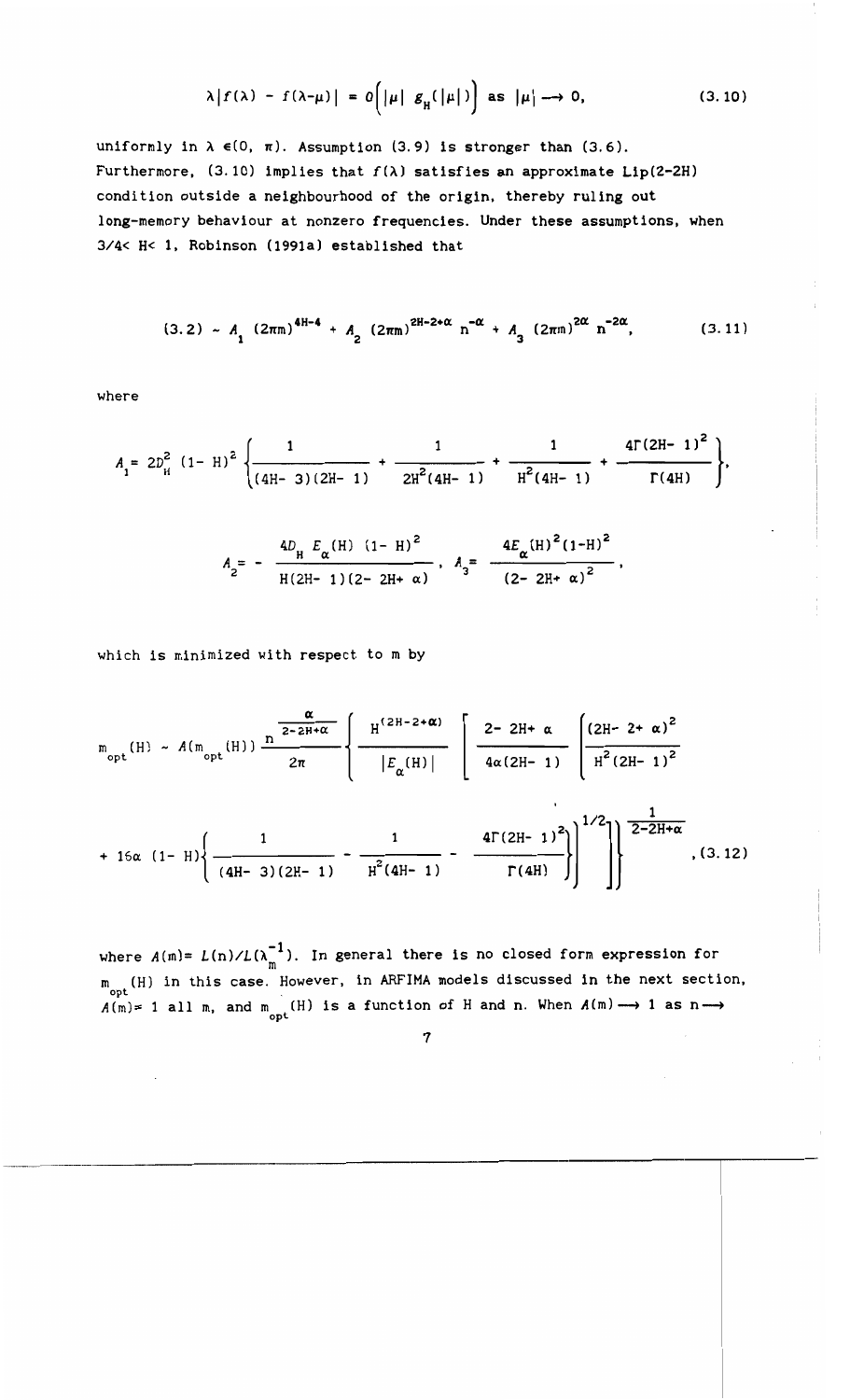$\infty$ , e.g.  $L(\lambda) = |\log \lambda|$  and  $m \sim \psi$  n,  $0 < \psi < 1$ , (3.12) also simplifies. Unlike in (3.8), the power of n in (3.12) is a function of H.

4. FRACTIONAL ARIMAS.

In a fractional differenced model we have

$$
f(\lambda) = |1 - e^{i\lambda}|^{1-2H} h(\lambda), \qquad (4.1)
$$

where  $0 < h(0) < \infty$ . In particular, this class of models includes the ARFIMA(p, H- 1/2, q) model in which

$$
h(\lambda) = \frac{\sigma^2}{2\pi} \frac{|b(e^{i\lambda})|^2}{|a(e^{i\lambda})|^2},
$$
 (4.2)

where

$$
a(z) = 1 - \sum_{j=1}^{p} a_j z^j, \quad b(z) = 1 - \sum_{j=1}^{q} b_j z^j,
$$
 (4.3)

all zeros of *a* and *b* are outside the unit circle in the complex plane, and  $\sigma^2$  O.

In general, and as is the case in the ARIMA model, assume that  $h(\lambda)$  has first derivative *h*'(0)= 0, and second derivative *h*"(0). Then,  $g_{\rm H}(\lambda) = C \lambda^{1-2\text{H}}$ , where  $0 < C < \infty$ , and

$$
\frac{f(\lambda)}{g_{\mu}(\lambda)} = \frac{h(\lambda)}{C} \left| \frac{1 - e^{i\lambda}}{\lambda} \right|^{1-2H}
$$

$$
= \frac{h(\lambda)}{c} \left( \frac{\sin(\lambda/2)}{\lambda/2} \right)^{1-2H}
$$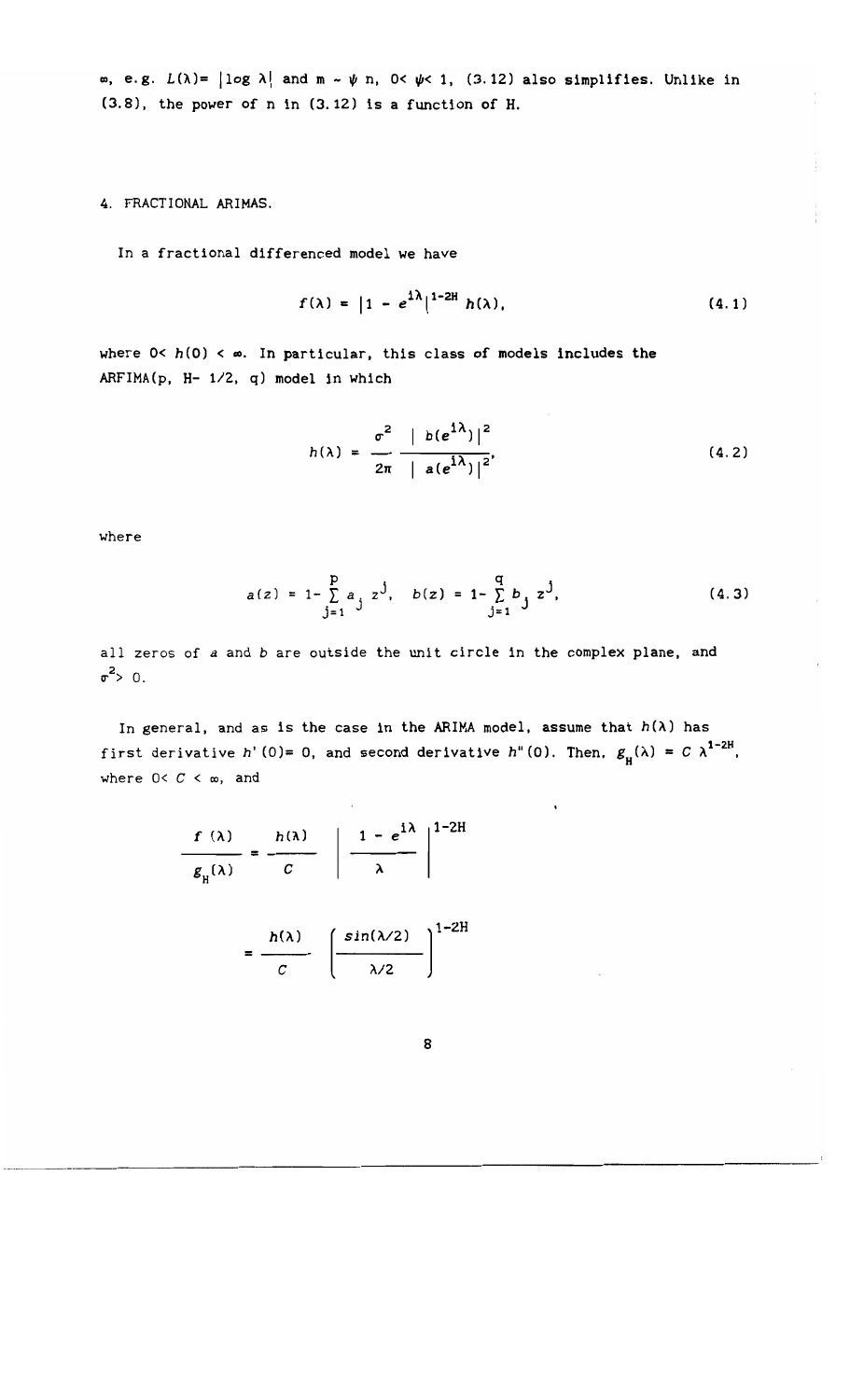$$
\sim C^{-1} \left\{ h(0) + h^{(0)} \lambda^2 / 2 \right\} \left\{ 1 - (\lambda/2)^2 / 6 \right\}^{1-2H}
$$
  

$$
\sim C^{-1} \left\{ h(0) + h^{(0)} \lambda^2 / 2 \right\} \left\{ 1 - (1 - 2H) \lambda^2 / 24 \right\}
$$
  

$$
\sim 1 + \left\{ h^{(0)} / 2h(0) + (2H - 1) / 24 \right\} \lambda^2,
$$
 (4.4)

on taking  $C = h(0)$ . Thus

$$
E_2(H) = h''(0) / 2h(0) + (2H - 1)/24.
$$
 (4.5)

The second component of  $E_{\mathbf{2}}(\text{H})$  is positive and takes values zero (when H = *1/2),1/48* (when H= 3/4), and 1/24 (when H= 1). Notice that  $E_{2}(\text{H}) = (2\text{H}-1)/24$ in the ARIMA(O, H- *1/2,* 0) case. The first component of (4.5) can be positive or negative and it can be large or small.

We can get a more useful picture of the variability in  $E_{\boldsymbol{\alpha}}(\text{H})$  by studying the ARFIMA case. Put

$$
a = a(1) = 1 - \sum_{j=1}^{p} a_j,
$$
 (4.6)

$$
b = b(1) = 1 - \sum_{j=1}^{q} b_j,
$$
 (4.7)

$$
a' = d \ a(e^{i\lambda})/d \lambda|_{\lambda=0} = -i \sum_{j=1}^{p} j a_{j}, \qquad (4.8)
$$

$$
b' = d b(e^{i\lambda})/d \lambda|_{\lambda=0} = -i \sum_{j=1}^{q} j b_j,
$$
 (4.9)

$$
a'' = d^2 a(e^{i\lambda})/d \lambda^2|_{\lambda=0} = \sum_{j=1}^p j^2 a_j,
$$
 (4.10)

$$
b'' = d^2 b(e^{i\lambda})/d \lambda^2|_{\lambda=0} = \sum_{j=1}^q j^2 b_j.
$$
 (4.11)

It may be shown that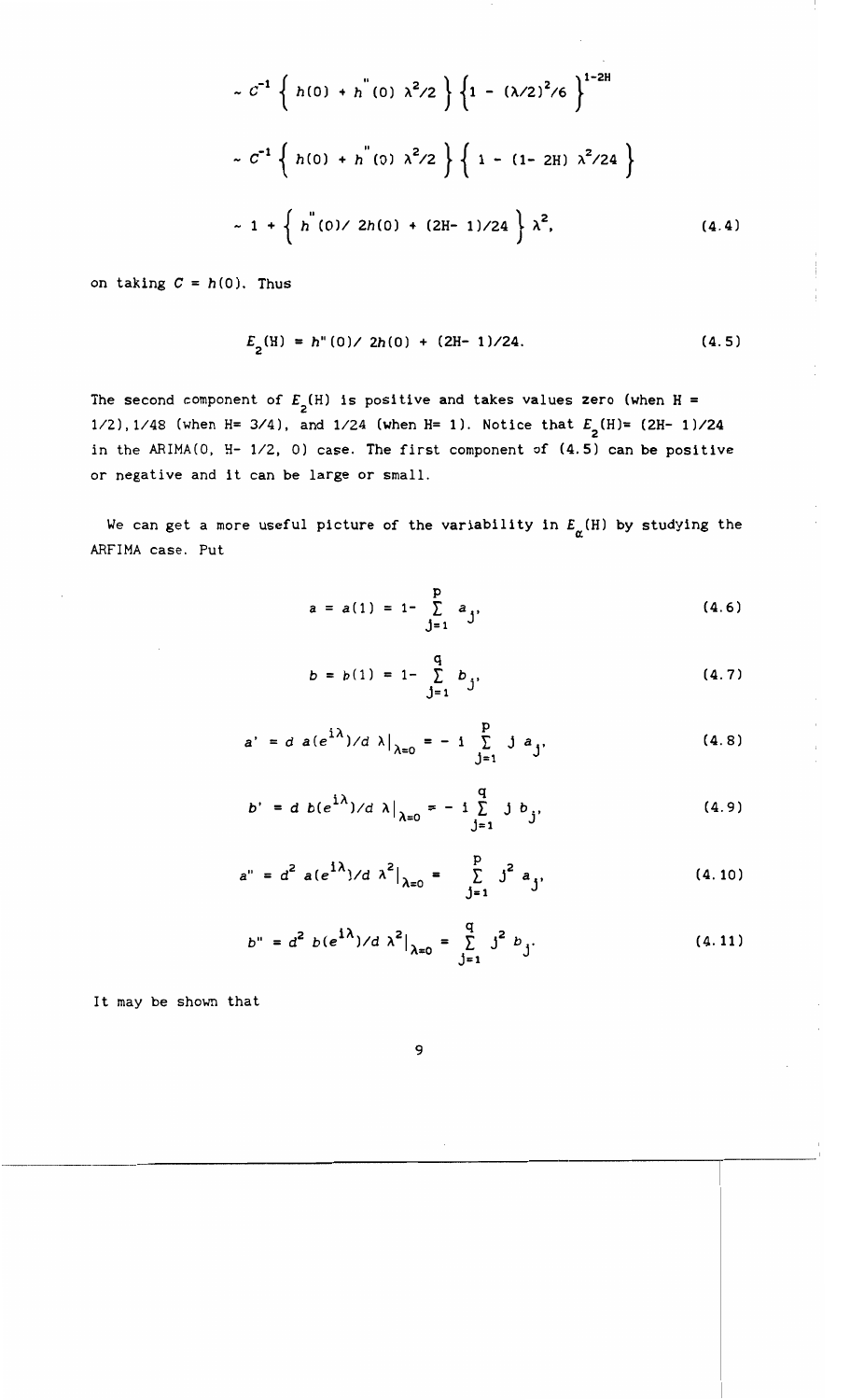$$
\frac{h''(0)}{h(0)} = \left(\frac{\overline{b}}{|\overline{b}|} + \frac{\overline{b}''}{|\overline{b}|} + 2\frac{|\overline{b}'|^{2}}{|\overline{b}|^{2}}\right) - \left(\frac{\overline{a}}{|\overline{a}|} + \frac{\overline{a}''}{|\overline{a}|} + 2\frac{|\overline{a}'|^{2}}{|\overline{a}|^{2}}\right)
$$

$$
= 2\left\{\frac{\sum_{j=1}^{q} j^{2} b_{j}}{1 - \sum_{j=1}^{q} j^{2} b_{j}} + \left(\frac{\sum_{j=1}^{q} j b_{j}}{1 - \sum_{j=1}^{q} j b_{j}}\right)^{2} - \frac{\sum_{j=1}^{q} j^{2} a_{j}}{1 - \sum_{j=1}^{q} j^{2} a_{j}} - \left(\frac{\sum_{j=1}^{q} j a_{j}}{1 - \sum_{j=1}^{q} j a_{j}}\right)^{2}\right\}. \quad (4.12)
$$

In the AR(l) case we have

$$
\frac{h''(0)}{2 h(0)} = -\left\{\frac{a_1}{1-a_1} + \left(\frac{a_1}{1-a_1}\right)^2\right\} = -\frac{a_1}{(1-a_1)^2},
$$
\n(4.13)

 $\overline{1}$ 

 $\overline{\phantom{a}}$  $\frac{1}{4}$ 

Ť

 $\bar{1}$ 

and in the AR(2) case

$$
\frac{h''(0)}{2h(0)} = -\left\{ \frac{a_1^2 + 4a_2}{1 - a_1 - a_2} + \left( \frac{a_1^2 + 2a_2}{1 - a_1 - a_2} \right)^2 \right\} = \frac{a_1^2 - a_1^2 + 4a_2}{(1 - a_1 - a_2)^2}.
$$
 (4.14)

Corresponding MA formulae are obtained by replacing a's by b's and changing sign. For the ARMA(l, 1) case

$$
\frac{h''(0)}{2 h(0)} = \frac{b_1}{(1-b_1)^2} - \frac{a_1}{(1-a_1)^2}.
$$
 (4.15)

 $\bar{\mathbf{v}}$ 

In the AR(1) case  $h''(0)/2h(0)$  approaches minus infinity when  $a_{_1}$  approaches 1, for example, it is -90 when  $a_1 = 0.9$  and -990 when  $a_1 = 0.99$ . For large or moderate  $a_1$ ,  $E_{2H}$  will be dominated by the  $h''(0)/2h(0)$  component.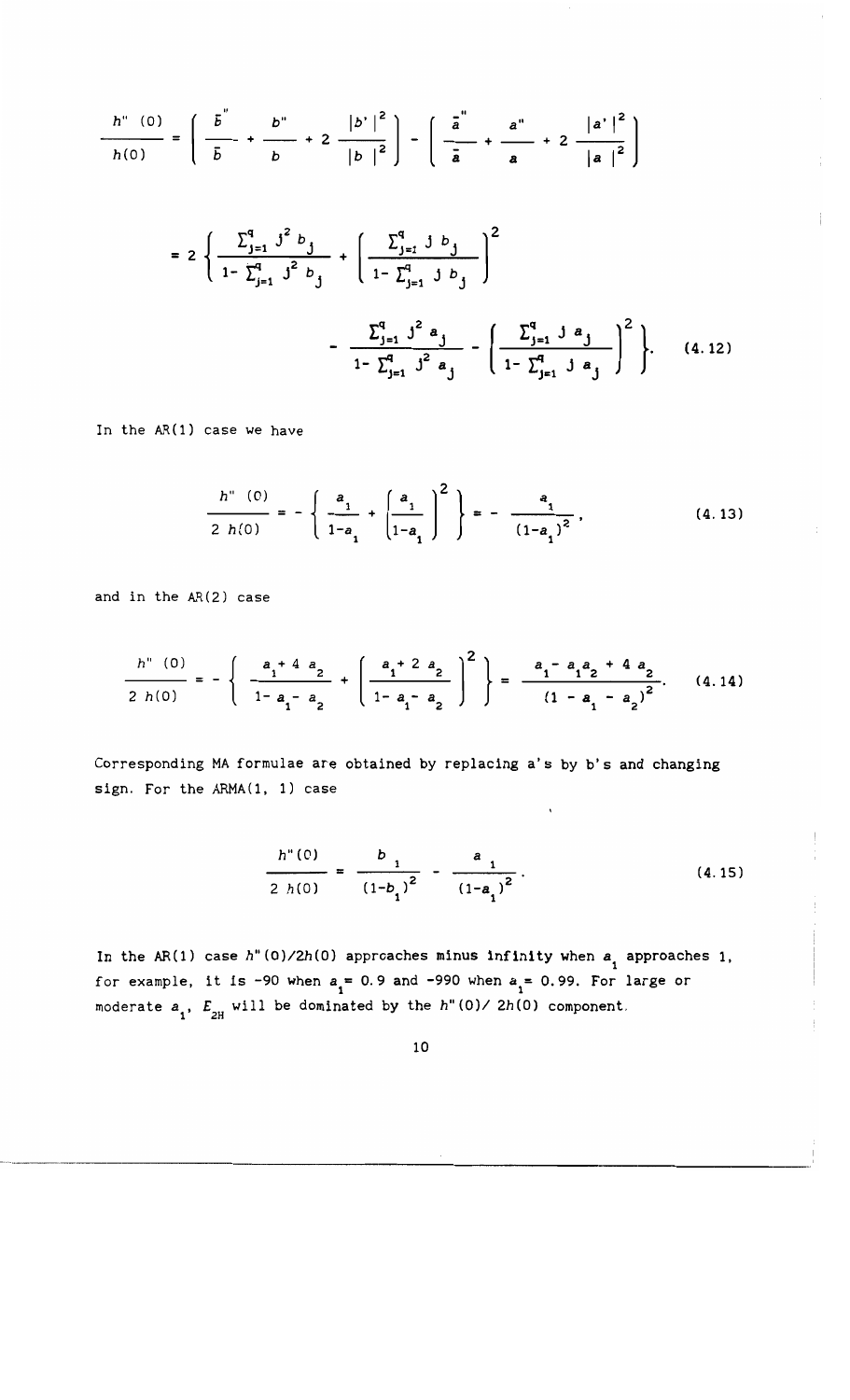In Figure 1, we plot  $m_{\text{opt}}(H)n^{-2\alpha/(2\alpha+1)}$ ,  $\alpha=2$ , versus H, for  $1/2 < H < 3/4$ , i.e.  $m_{\text{opt}}(H)$  in (3.8). When  $a=0$ ,  $E_{\alpha}(H)$  is very small and then  $m_{\text{opt}}(H)n^{-4/5}$ takes very large values; and  $E_{\alpha}(\text{H}) \longrightarrow 0$  as  $\text{H} \longrightarrow 1/2$  (i.e.  $\text{m}_{\text{opt}}(\text{H}) \longrightarrow \infty$  as  $H \longrightarrow 1/2$ ). For other values of a different from zero,  $m_{\text{opt}}(H)n^{-4/5}$  suffers little variation with respect to H. As (3.8) indicates, for any  $a$ ,  $m_{opt}$  (H) increases quickly when H is closed to 3/4.

*FIGURE 1 ABOUT HERE* 

Figure 2 plots  $m_{\text{out}}(H)$  against H for two different sample sizes when 3/4< H< 1, i.e.  $m_{\text{opt}}(H)$  in (3.12).

*FIGURE* 2 *ABOUT HERE* 

In the AR(2) case, for  $a_1^2 + 4 a_2 < 0$  the roots of the characteristic polynomial are complex conjugate. and this may correspond to a finite peak in  $h(\lambda)$  at a nonzero frequency, and hence in  $f(\lambda)$  at a nonzero frequency. Figure 3 plots the spectral density for different H values for the ARFIMA(2, H-1/2, 0) model. We present two examples where a peak at  $\lambda \neq 0$  is present. The peaks are not located at the same  $\lambda$  value for different H values. In the short memory case (H= 1/2), the peak is located at  $\lambda = \pi/4$  if  $a_1(a_2-1)/4a_2 = 1/\sqrt{2}$ , which can happen if  $a_1 = 1.172$  and  $a_2 = -0.707$ ; and the peak is located at  $\pi/6$  if  $a_1(a_2-1)/4a_2 = \sqrt{3}/2$ , which can happen if  $a_1 = 1.268$ and  $a_2 = -0.577$ .

*FI GURE* 3 *ABOUT HERE* 

If m is chosen large enough that the peak fals to the left of  $\lambda_{\text{m}}$  then an estimate of H based on the  $I(\lambda_1)$  for  $j \leq m$  might have a serious negative bias.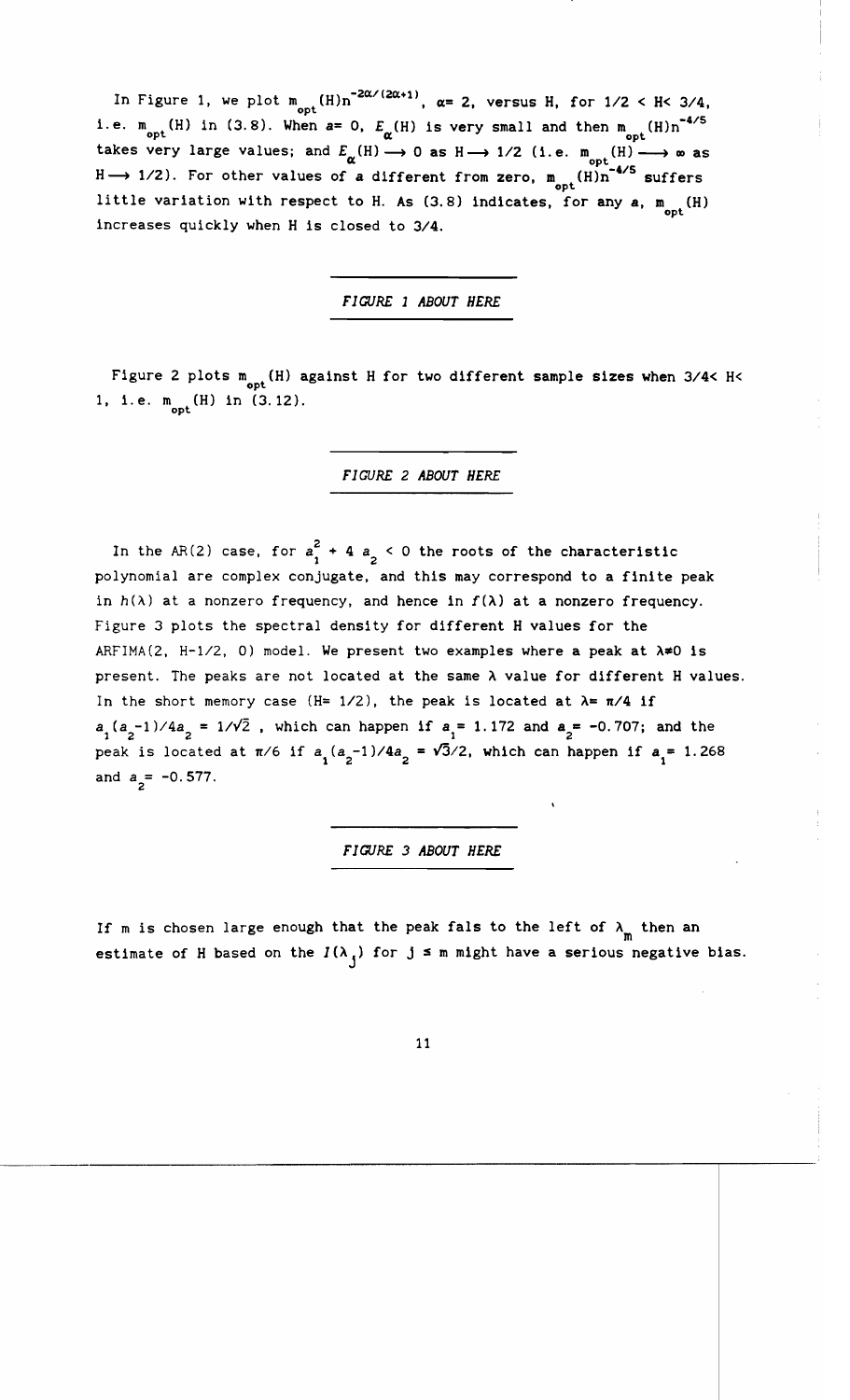## 5. FEASIBLE APPROXIMATIONS TO THE OPTIMAL BANDWIDTH.

In order to approximate the optimal bandwidth, we need an estimate of H. Robinson(1991 a) has suggested an estimate based on the averaged periodogram, which is consistent even when *L(.)* is of unknown functional form. He noted that  $(3.1)$  implies, for any  $q > 0$ .

$$
\frac{F(q\lambda)}{F(\lambda)} \sim q^{2(1-H)} \frac{L(1/q\lambda)}{L(1/\lambda)} \sim q^{2(1-H)} \text{ as } \lambda \to 0^+, \tag{5.1}
$$

suggesting the H estimate

$$
\hat{H}_{mq} = 1 - \frac{\log \{\hat{F}(q\lambda_m)/\hat{F}(\lambda_m)\}}{2 \log q},
$$
\n(5.2)

where  $q \in (0, 1)$  because  $\hat{H}_{mq} = \hat{H}_{m, 1/q}$ .

In order to illustrate the behaviour of  $\hat{H}_{mq}$  evaluated at the optimal bandwidth values derived, we have performed a small Monte Carlo experiment. We have generated data according to an ARFIMA(l, *H-1/2,* 0) model, i.e.

$$
(1 - L)^{H-1/2} (1 - La_1)X_t = \varepsilon_t,
$$
 (5.3)

where  $LX_t = X_{t-1}$  and  $\varepsilon_t \sim$  iid  $N(0,1)$ . Figure 4 and 5, presents plots of sample root mean squared errors (RMSE) and biases of  $\hat{H}_{mq}^{\text{}}$  (*q*= 1/2), in 5000 replications of model (5.3), with  $a_1 = 0.5$ , versus m, for various values of H. Figure 4, presents results with n= 400, and Figure 6 with n= 800.

*FIGURES* 4 *AND* 5 *ABOUT HERE* 

The m values which minimize the Monte Carlo MSE differ from  $m_{\text{opt}}(H)$ . Even the theoretical MSE of  $\hat{H}_{mq}$  will differ from  $m_{opt}$  (H), depending, among other things, on *q.* Table 1 below compares m values minimizing Monte Carlo RMSE of  $\hat{H}_{mq}$ ,  $\tilde{m}$  say, and corresponding  $m_{opt}$  (H), for different values of H.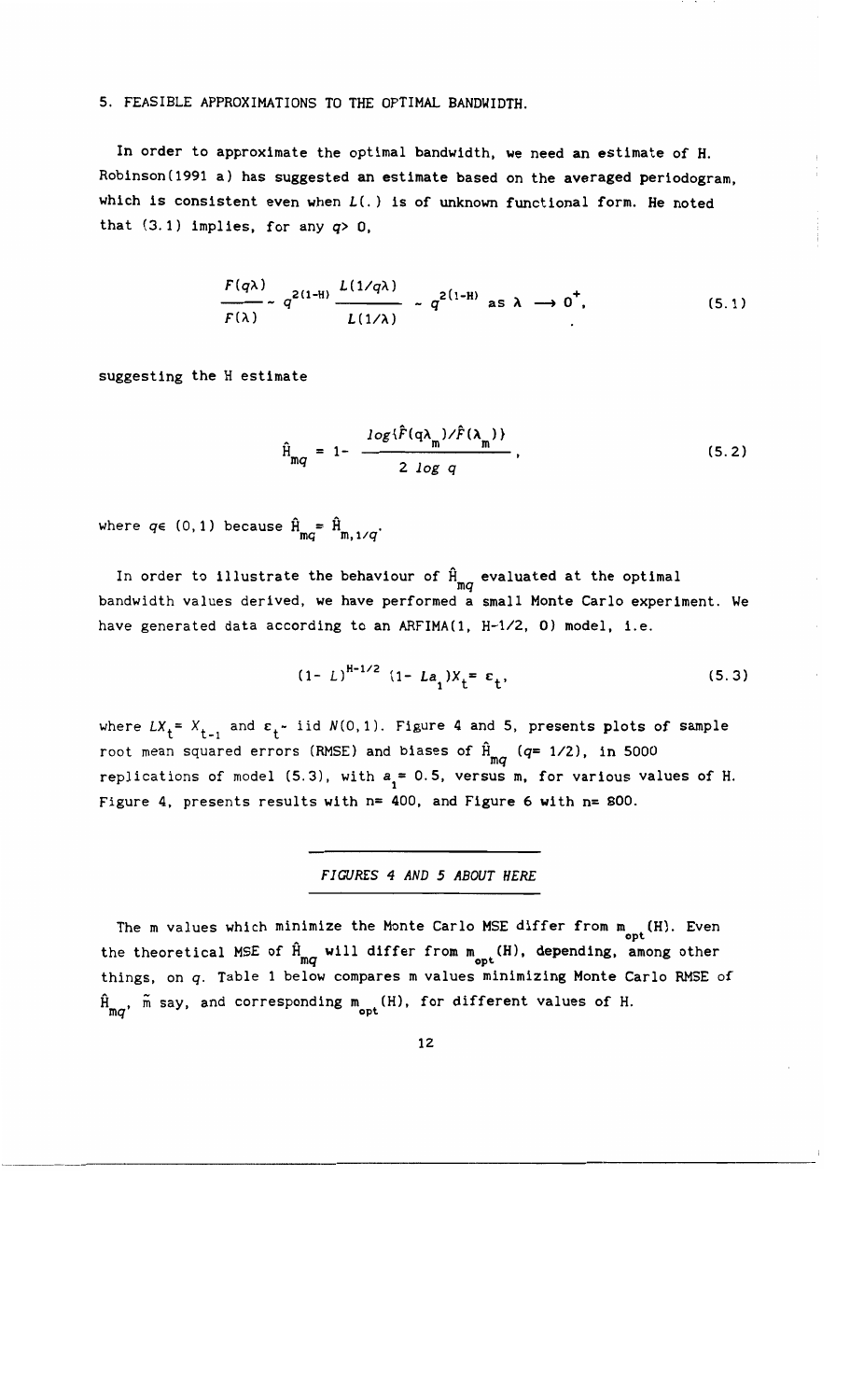# TABLE 1

|     | n                    | $= 400$                         | $n = 800$      |                                                            |  |  |
|-----|----------------------|---------------------------------|----------------|------------------------------------------------------------|--|--|
| Η   | $\tilde{\mathbf{m}}$ | $\mathcal{L}_{\mathbf{opt}}(H)$ | m              | $\mathbf{r}_{\text{opt}}$ <sup>(H)</sup><br>46<br>(0.0920) |  |  |
| 0.6 | 37<br>(0.1044)       | 26<br>(0.1218)                  | 65<br>(0.0830) |                                                            |  |  |
| 0.7 | 41                   | 32                              | 67             | 56                                                         |  |  |
|     | (0.0809)             | (0.0885)                        | (0.0650)       | (0.0692)                                                   |  |  |
| 0.8 | 51                   | 33                              | 85             | 60                                                         |  |  |
|     | (0.0552)             | (0.0800)                        | (0.0453)       | (0.0544)                                                   |  |  |
| 0.9 | 75                   | 45                              | 127            | 84                                                         |  |  |
|     | (0.0285)             | (0.0593)                        | (0.0237)       | (0.0405)                                                   |  |  |

**m** values minimizing the RMSE of  $\hat{H}_{mq}$  in the Monte Carlo,  $\tilde{m}$ , versus  $m_{n+1}$  (H) in model (5.11), Monte Carlo RMSE in parenthesis.

So, the m's minimizing the RMSE of  $\hat{H}_{mq}$  are greater than  $m_{opt}(H)$ . However, the RMSE of  $\hat{H}_{m}$  are fairly close to the minimum achievable RMSE.  $m_{\rm opt}$  (H) $q$ 

Once H has been estimated we need to approximate  $E_{\boldsymbol{\alpha}}(\texttt{H})$ , which de**pen**ds on **H** and, possibly, the parameters explaining the short memory part of the model. For instance, in ARFIMA models, the formula for  $E_{\text{o}}(H)$  is given in (4.5). Given a preliminary value of *h* (0)/2*h*(0),  $E_{2}$ (H) can be estimated according to

$$
E_2(\hat{H}_{mq}) = h^{(0)}/2h(0) + (2\hat{H}_{mq} - 1)/24.
$$
 (5.4)

Given a pilot value of m,  $\hat{\text{m}}^{(\texttt{O})}$  say,  $\text{m}_{\texttt{opt}}(\texttt{H})$  and H can be estimated by the following iterative procedure,

$$
\hat{H}_{q}^{(k+1)} = \hat{H}_{\hat{m}}(k)_{q}, \text{ where } \hat{m}^{(k+1)} = m_{\text{opt}}(\hat{H}_{q}^{(k+1)}), k = 0, 1, 2, ..., \qquad (5.5)
$$

where  $(5.4)$  in the computation of  $m_{\text{opt}}(H)$ .

Table 2 and 3 below summarize Monte Carlo results for the iterative procedure (5.5), taking *h* (0)/2*h*(0)= -  $a_1/(1-a_1)^2$  as known.

13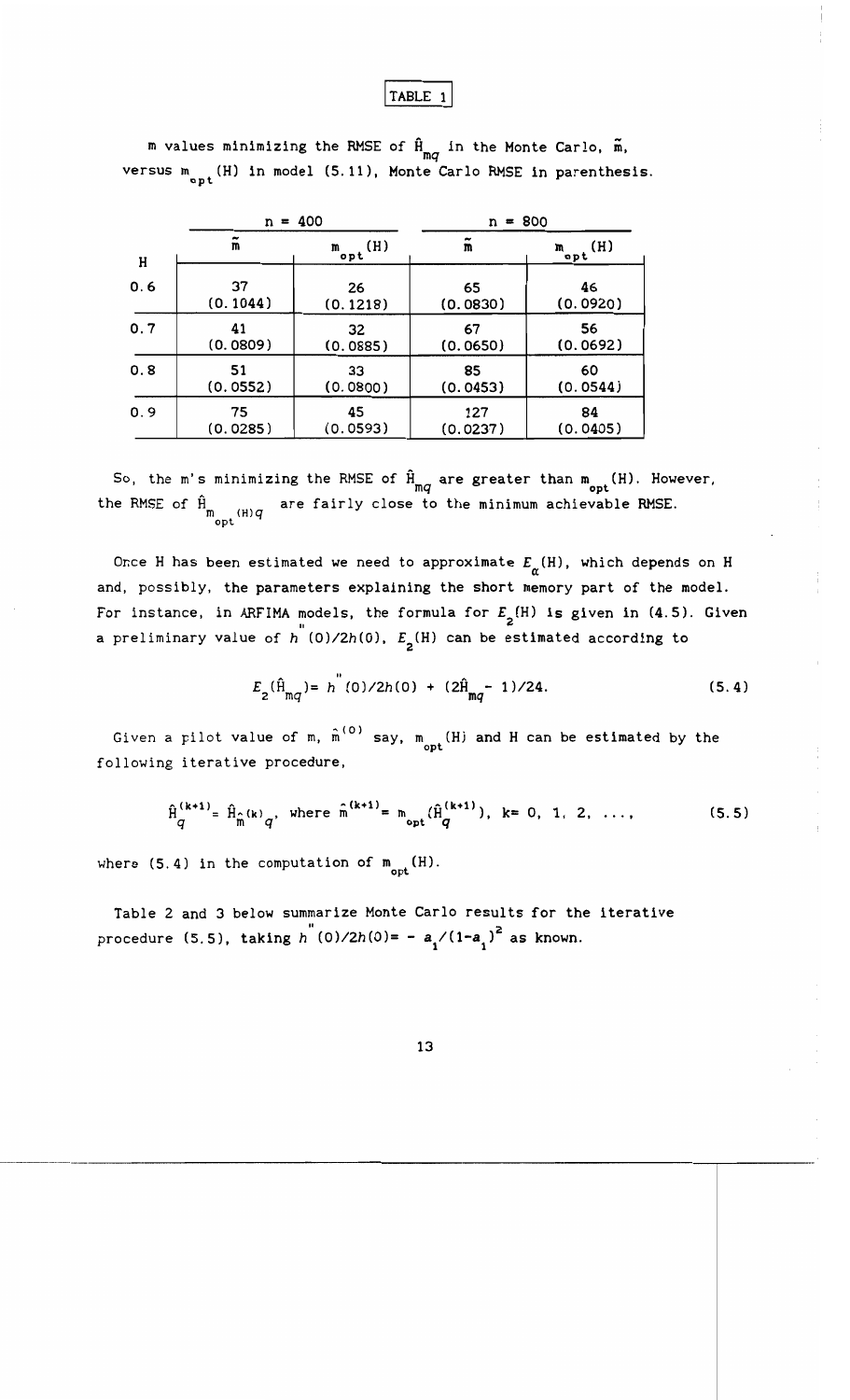# TABLE 2

Monte Carlo mean values of  $\hat{\mathfrak{n}}^{(k)}$  in procedure (5.5) based on 5000 replications of model (5.3), with  $h^{''}(0)/2h(0)$  known. Starting value  $\hat{n}^{(0)} = n^{4/5}$ .

| $n = 400$            |     |     |     |     |  | $n = 800$ |     |     |     |  |
|----------------------|-----|-----|-----|-----|--|-----------|-----|-----|-----|--|
| Η                    | 0.6 | 0.7 | 0.8 | 0.9 |  | 0.6       | 0.7 | 0.8 | 0.9 |  |
| (0)<br>m             | 36  | 41  | 48  | 54  |  | 63        | 74  | 88  | 105 |  |
| $\hat{m}^{(1)}$      | 31  | 35  | 38  | 43  |  | 53        | 63  | 67  | 82  |  |
| $\hat{m}^{(2)}$      | 31  | 35  | 37  | 41  |  | 52        | 63  | 66  | 77  |  |
| $\hat{m}^{(\infty)}$ | 30  | 33  | 36  | 40  |  | 51        | 60  | 64  | 76  |  |
| (H)<br>m<br>"opt     | 26  | 32  | 33  | 45  |  | 46        | 56  | 60  | 84  |  |

TABLE 3

Monte Carlo RMSE and BIAS of  $\hat{H}^{(k)}_{\sigma}$  in (5.5) based on 5000 replications of model (5.3). Starting value  $\hat{\text{m}}^{(0)}$  =  $\text{n}^{4/5}$ 

|  |  | 400 |
|--|--|-----|
|--|--|-----|

 $n = 800$ 

|                          | H           | 0.6      | 0.7      | 0.8      | 0.9      | 0.6      | 0.7      | 0.8          | 0.9      |
|--------------------------|-------------|----------|----------|----------|----------|----------|----------|--------------|----------|
|                          | RMSE        | 0.2347   | 0.1798   | 0.1175   | 0.0477   | 0.2207   | 0.1702   | 0.1121       | 0.0456   |
| $\hat{H}_q^{(1)}$        | <b>BIAS</b> | $-0.232$ | $-0.178$ | $-0.116$ | $-0.045$ | $-0.219$ | $-0.169$ | $-0.111$     | $-0.043$ |
|                          | RMSE        | 0.1092   | 0.0869   | 0.0614   | 0.0457   | 0.0856   | 0.0700   | 0.0502       | 0.0328   |
| $\hat{H}_q^{(2)}$        | <b>BIAS</b> | $-0.049$ | $-0.038$ | $-0.018$ | 0.0175   | $-0.044$ | $-0.038$ | $-0.024$     | $-0.008$ |
|                          | RMSE        | 0.1273   | 0.0970   | 0.0734   | 0.0723   | 0.0975   | 0.0745   | 0.0559       | 0.0523   |
| $\hat{H}_q^{(3)}$        | <b>BIAS</b> | $-0.034$ | $-0.020$ | $-0.008$ | 0.0406   | $-0.031$ | $-0.024$ | $-7x10^{-1}$ | $-0.027$ |
|                          | RMSE        | 0.1287   | 0.1074   | 0.0842   | 0.0809   | 0.0967   | 0.0810   | 0.0595       | 0.0600   |
| $\hat{H}_{q}^{(\infty)}$ | <b>BIAS</b> | $-0.018$ | $-0.009$ | $-0.013$ | 0.0478   | $-0.019$ | $-0.016$ | $-0.004$     | $-0.035$ |
|                          |             |          |          |          |          |          |          |              |          |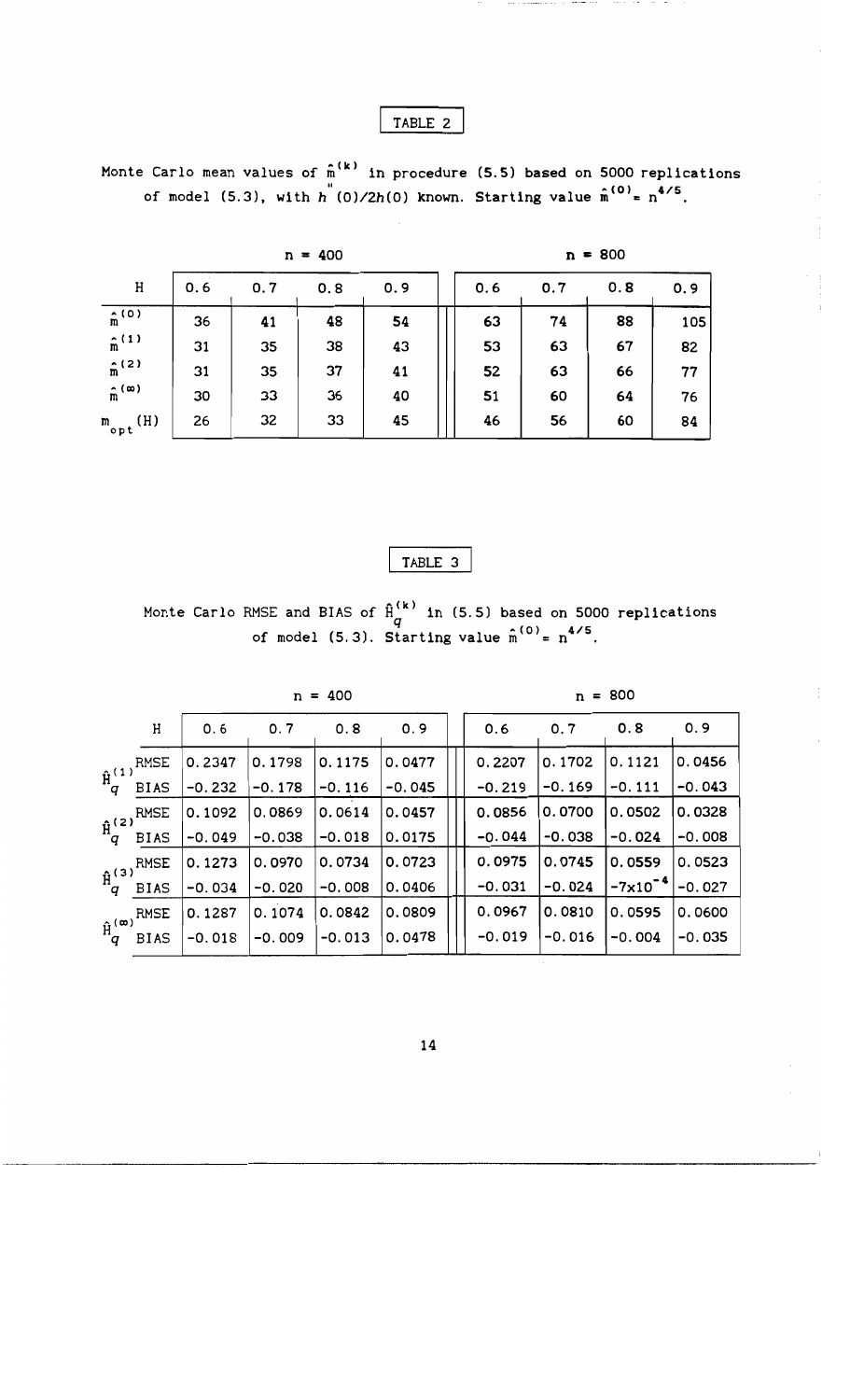Convergence is typically achieved after two iterations. The estimate of  $m_{\rm opt}^{\rm (H)}$  values are fairly close to the true ones, and the RMSE are also close to the minimum achievable ones. However, it is not automatic since the true value *h"(O)/2h(O)* is unknown.

It is possible to obtain a more "automatic" m by using an expansion of the semiparametric spectral density

$$
f(\lambda) = |1 - e^{i\lambda}|^{1-2H} h(\lambda).
$$

Given a pilot m value  $\hat{\text{n}}^{(\text{o})}$ , estimate H by  $\hat{\texttt{H}} = \hat{\texttt{H}}_{\hat{\texttt{m}}}$ (o) $_q$ . Then perform the least squares regression

$$
I(\lambda_j) = \sum_{k=0}^{2} Z_{jk}(\hat{H}) \hat{\beta}_k + \hat{\epsilon}_j, \quad j = 1, ..., \hat{m}^{(0)},
$$
 (5.6)

where  $Z_{jk}(H) = |1 - e^{i\lambda}j|^{1-2H} \lambda_j^k/k!$ .  $\hat{\beta}_0$  and  $\hat{\beta}_2$  are estimates of  $h(0)$  and  $h''(0)$ respectively. Hence, *h*"(0)/2*h*(0) is estimated by  $\hat{B}_{2}$ /2 $\hat{B}_{0}$ . This estimate is plugged in (5.4) in order to implement the iterative procedure (5.5).

Tables 4 and 5 summarize Monte Carlo results for the feasible estimates of  $m_{\rm opt}$  (H) and corresponding H estimates based on the algorithm (5.5). The h"(0)/2h(0) estimate is not updated at each iteration. The  $\mathfrak{m}_{\textbf{opt}}^{\text{}}(\text{H})$  estimates in Table 4 are more biased than those using the infeasible procedure (Table 2), and the H estimates are more inefficient (compare Tables 5 and 3). However, Monte Carlo results seem sensible enough to us to recomend consideration of the automatic iterative procedure in practice, or at least to warrant further study directed at theoretically justifying and refuting it.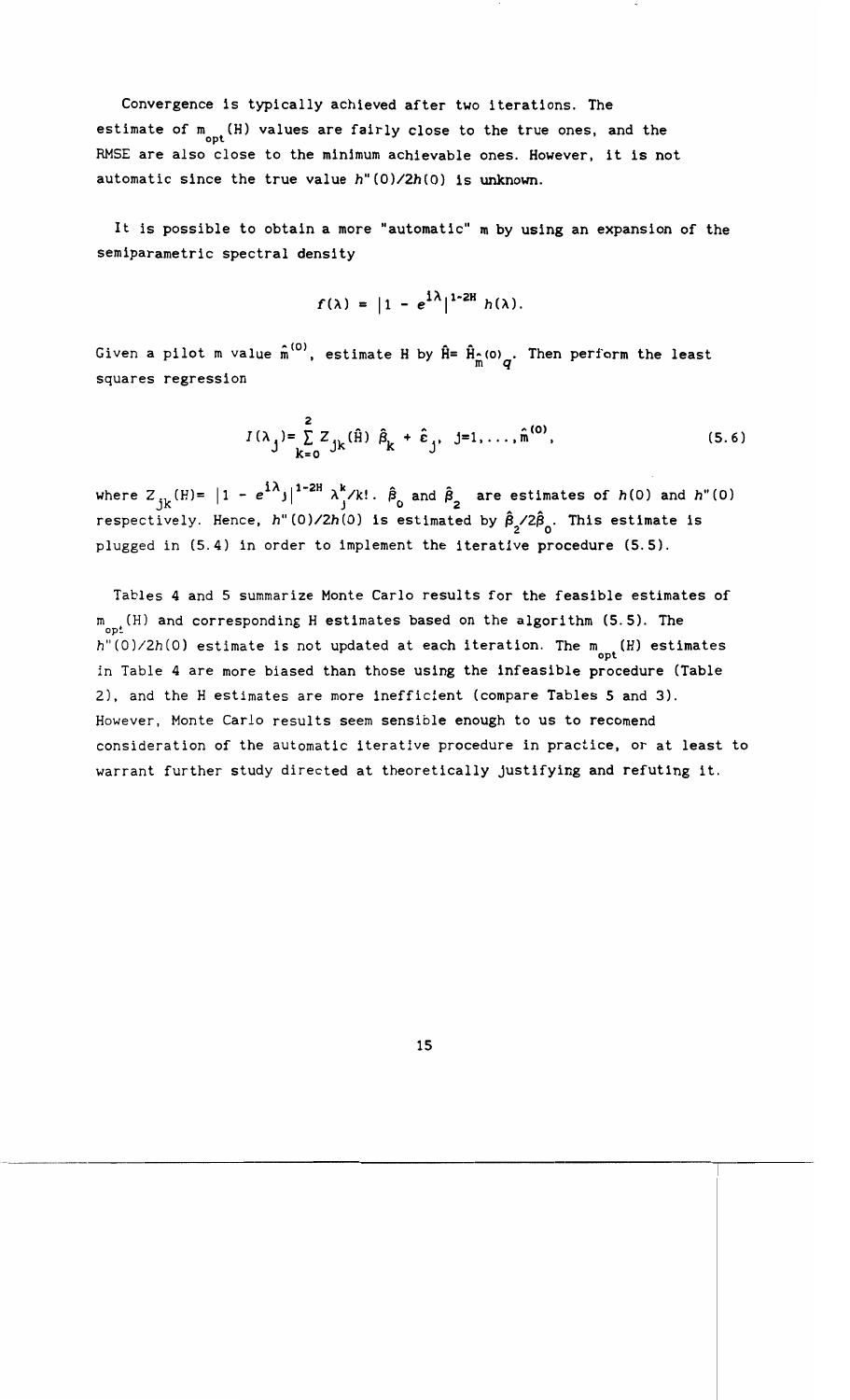TABLE 4

Monte Carlo mean values of  $\hat{\bm{n}}^{(\bm{k})}$  in procedure (5.5) based on 5000 replications of model (5.3), with  $h''(0)/2h(0)$  estimated by  $\hat{\beta}_2/2\hat{\beta}_0$ .<br>Starting value  $\hat{m}^{(0)} = n^{4/5}$ .

| $n = 400$                 |     |     |     |     | $n = 800$ |     |     |     |
|---------------------------|-----|-----|-----|-----|-----------|-----|-----|-----|
| H                         | 0.6 | 0.7 | 0.8 | 0.9 | 0.6       | 0.7 | 0.8 | 0.9 |
| $\hat{m}^{(0)}$           | 36  | 41  | 48  | 54  | 63        | 74  | 88  | 105 |
| $\hat{\mathbf{n}}^{(0)}$  | 35  | 49  | 66  | 85  | 47        | 65  | 105 | 136 |
| $\hat{m}^{(1)}$           | 31  | 41  | 56  | 71  | 39        | 56  | 84  | 121 |
| $\hat{m}^{(\infty)}$      | 29  | 43  | 55  | 70  | 39        | 54  | 82  | 110 |
| (H)<br>$m$ <sub>opt</sub> | 26  | 32  | 33  | 45  | 46        | 56  | 60  | 84  |

TABLE 5

Monte Carlo RMSE and BIAS of  $\mathbf{\hat{H}^{(k)}}$  in (5.5) based on 5000 replications of model (5.3), with  $h''(0)/2h(0)$  estimated by  $\hat{\beta}_2/2\hat{\beta}_0$ .<br>Starting value  $\hat{m}^{0} = n^{4/5}$ .

| г<br>ν |
|--------|
|        |

 $n = 800$ 

and and the

 $\mathcal{A}$  , which is a simple polarization of  $\mathcal{A}$ 

|                        | Η           | 0.6      | 0.7      | 0.8      | 0.9      | 0.6      | 0.7      | 0.8      | 0.9      |
|------------------------|-------------|----------|----------|----------|----------|----------|----------|----------|----------|
|                        | RMSE        | 0.2347   | 0.1798   | 0.1175   | 0.0477   | 0.2207   | 0.1702   | 0.1121   | 0.0456   |
| $\hat{H}_q^{(1)}$      | <b>BIAS</b> | $-0.232$ | $-0.178$ | $-0.116$ | $-0.045$ | $-0.219$ | $-0.169$ | $-0.111$ | $-0.043$ |
|                        | <b>RMSE</b> | 0.1520   | 0.1369   | 0.1201   | 0.1185   | 0.1123   | 0.1028   | 0.0946   | 0.0895   |
| $\hat{H}_q^{(2)}$      | <b>BIAS</b> | $-0.014$ | $-0.013$ | $-0.006$ | 0.0246   | $-0.005$ | $-0.005$ | $-0.002$ | 0.019    |
|                        | <b>RMSE</b> | 0.1881   | 0.1673   | 0.1444   | 0.1214   | 0.1332   | 0.1180   | 0.1033   | 0.0914   |
| $\hat{H}_q^{(3)}$      | <b>BIAS</b> | $-0.019$ | $-0.004$ | $-0.013$ | 0.0356   | 0.019    | 0.006    | 0.012    | 0.032    |
|                        | <b>RMSE</b> | 0.1957   | 0.1844   | 0.1657   | 0.1560   | 0.1365   | 0.1290   | 0.1136   | 0.1141   |
| $\hat{H}_q^{(\infty)}$ | <b>BIAS</b> | $-0.019$ | $-0.021$ | $-0.027$ | 0.0517   | 0.020    | 0.019    | 0.117    | 0.042    |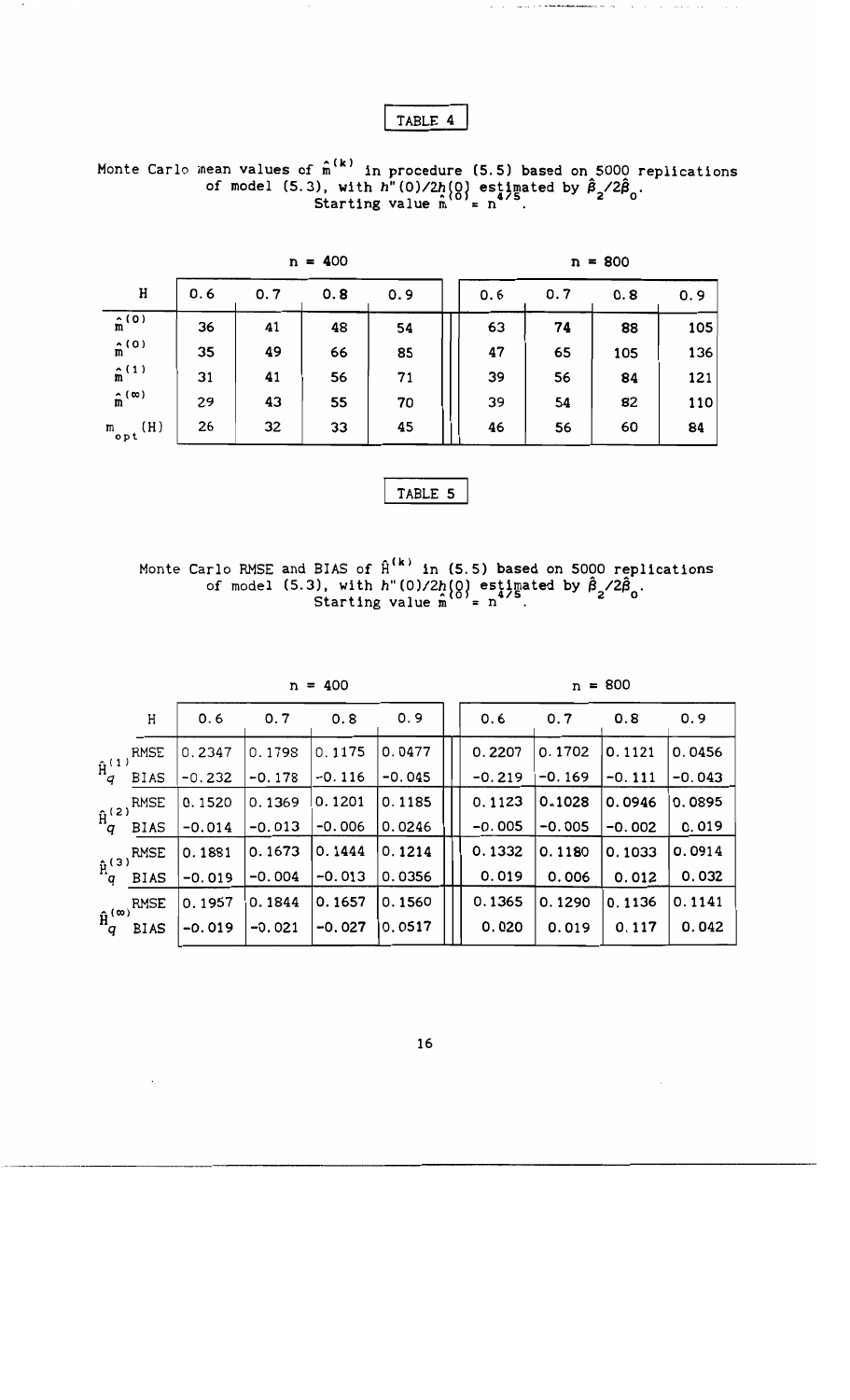#### **References**

Brillinger, D.R. (1975). *Time Series,* Data *Analysis* and *Theory.*  Holden-Day1111, San Francisco.

Parzen, E. (1957), "On consistent estimates of the spectrum of a stationary time series", *Ann. Hath. Statist.,* 28, 329-348.

Robinson, P.M. (1983), "Review of various approaches to power spectrum estimation" in *Handbook of Statistic*, Vol. 3, edited by D.R. Brillinger and P.R. Krishnaiah, 343-368, Elsevier Science Publishers B.V., New York.

Robinson, P.M. (1991 a), "Semiparametric analysis of long-memory time series", forthcoming in *Ann. Statlst.* 

Robinson, P. M. (1991 b), "Rates of convergence and optimal spectral bandwidth for long range dependence", revision submitted to *Probab. Theory ReI. Fields.* 

*Departamento* de *Estadistica* y *Econometria, Department of Economics, Universidad Carlos* 111 de *Madrid, London School of Economics, Getafe, Madrid 28903 (Spain).* 

*Houghton Street,<br>London WCA 2AE (U.K.).*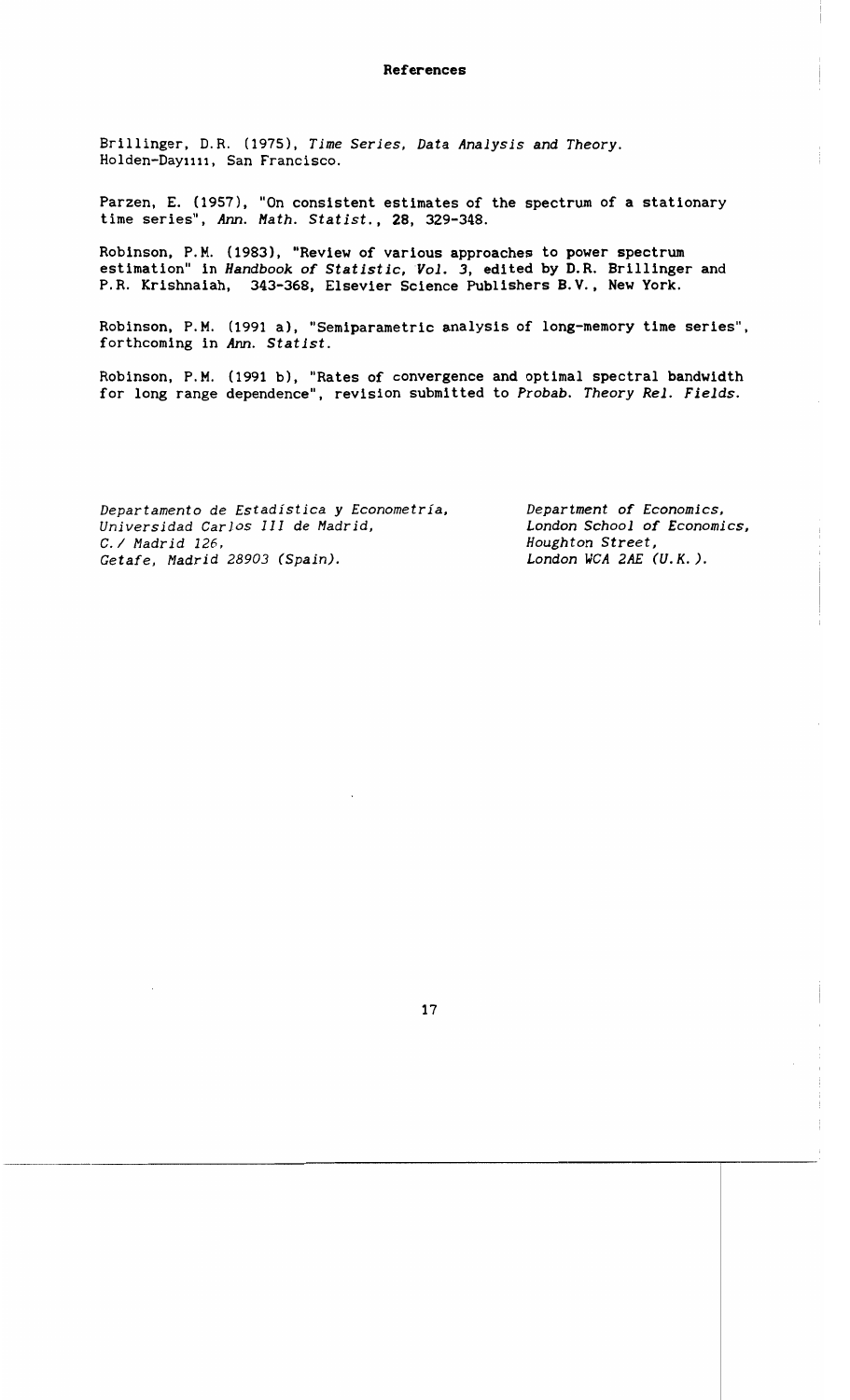

**FIGURE1**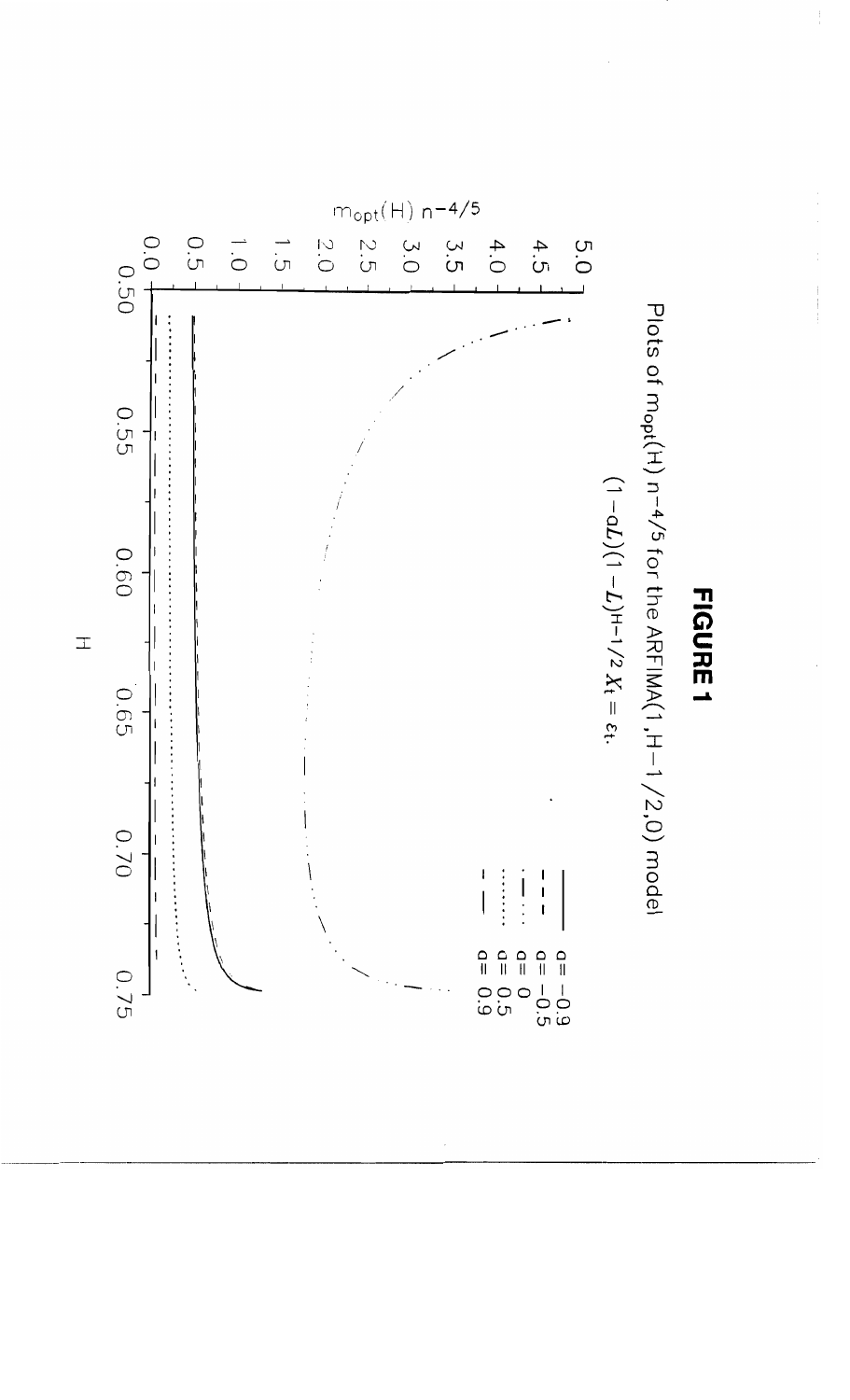

**FIGURE 2** 

Plots of m<sub>opt</sub>(H) for the ARFIMA(1,H-1/2,O) model

 $(1 - L)H^{-1/2} (1 - \sigma L)X_t = \varepsilon$ 

 $\frac{1}{1}$  $\begin{array}{c} \vdots \\ \vdots \\ \vdots \end{array}$  $\begin{array}{c} \n\cdot \\
\cdot \\
\cdot\n\end{array}$  $\overline{1}$  $\begin{array}{rcl} a = & 0 & 0 \\ a = & 0 \\ a = & 0 \\ a = & 0 \\ a = & 0 \\ a = & 0 \end{array}$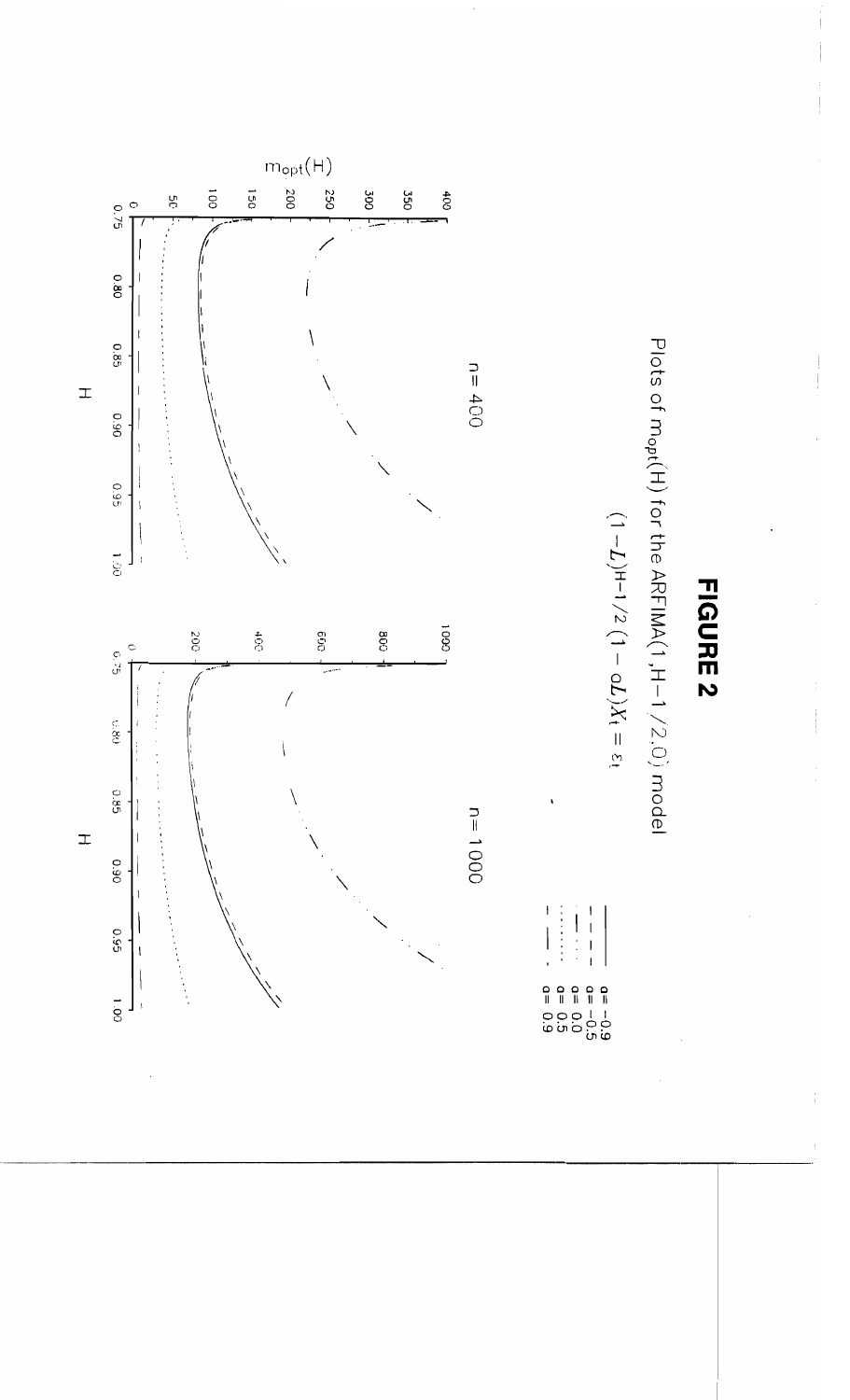

Log spectral density of the ARFIMA(2,H-1/2,0) model with a peak at  $\lambda\!\neq\!0$ 

$$
(1-L)^{H-1}/2\ (1-\alpha_1L-\alpha_2L^2)X_t=\epsilon_t
$$

 $\begin{array}{c} \bullet & \bullet & \bullet \\ \bullet & \bullet & \bullet \\ \bullet & \bullet & \bullet \end{array}$  $\Big\}$  $\overline{1}$ 



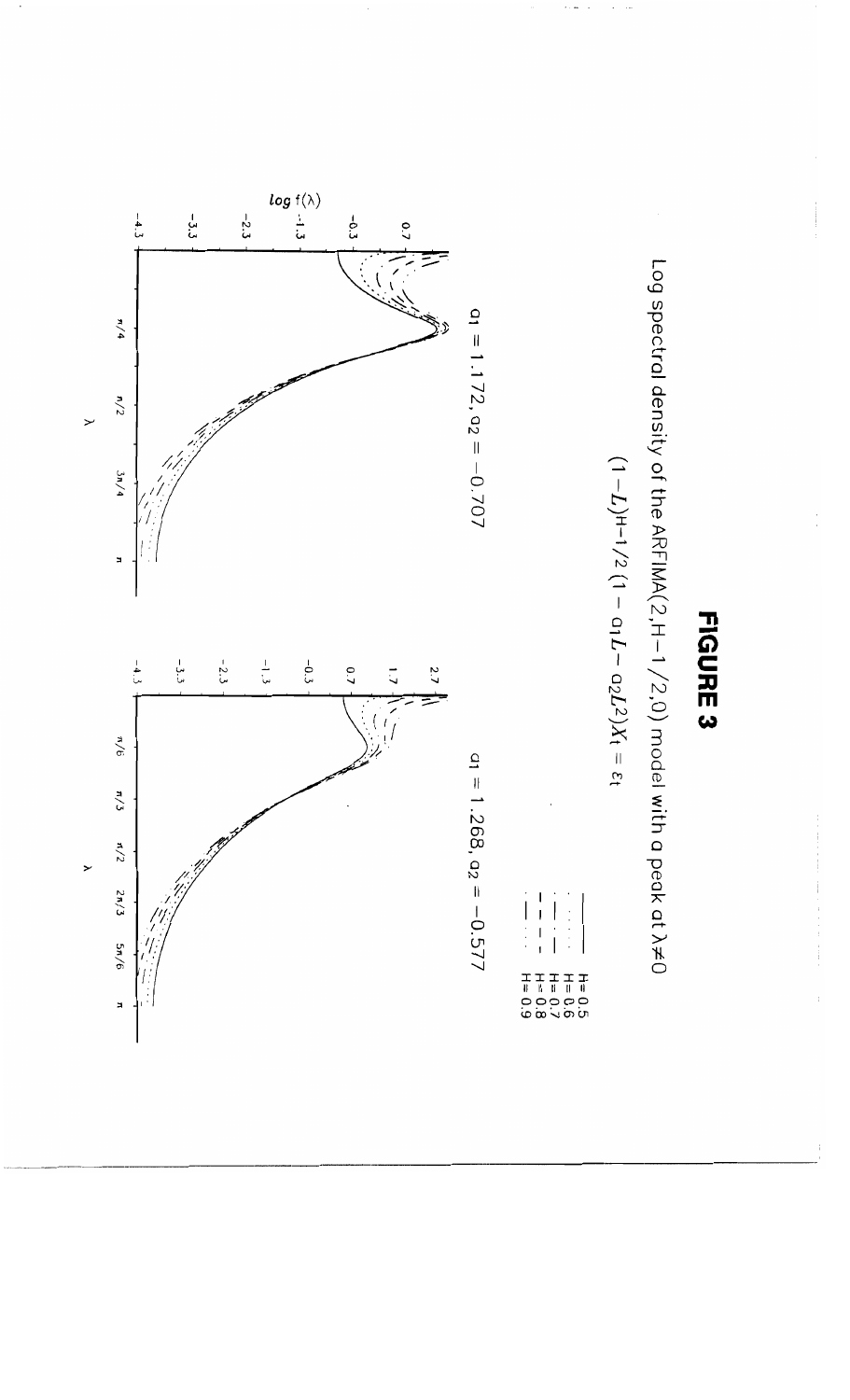

Monte Carlo Bias and RMSE of H estimates in an ARFIMA(1/2,H-1/2,0)

Sample size n=400, based on 5000 replications

 $\overline{\phantom{a}}$ 

 $\overline{1}$ 



 $\exists$ 

 $\exists$